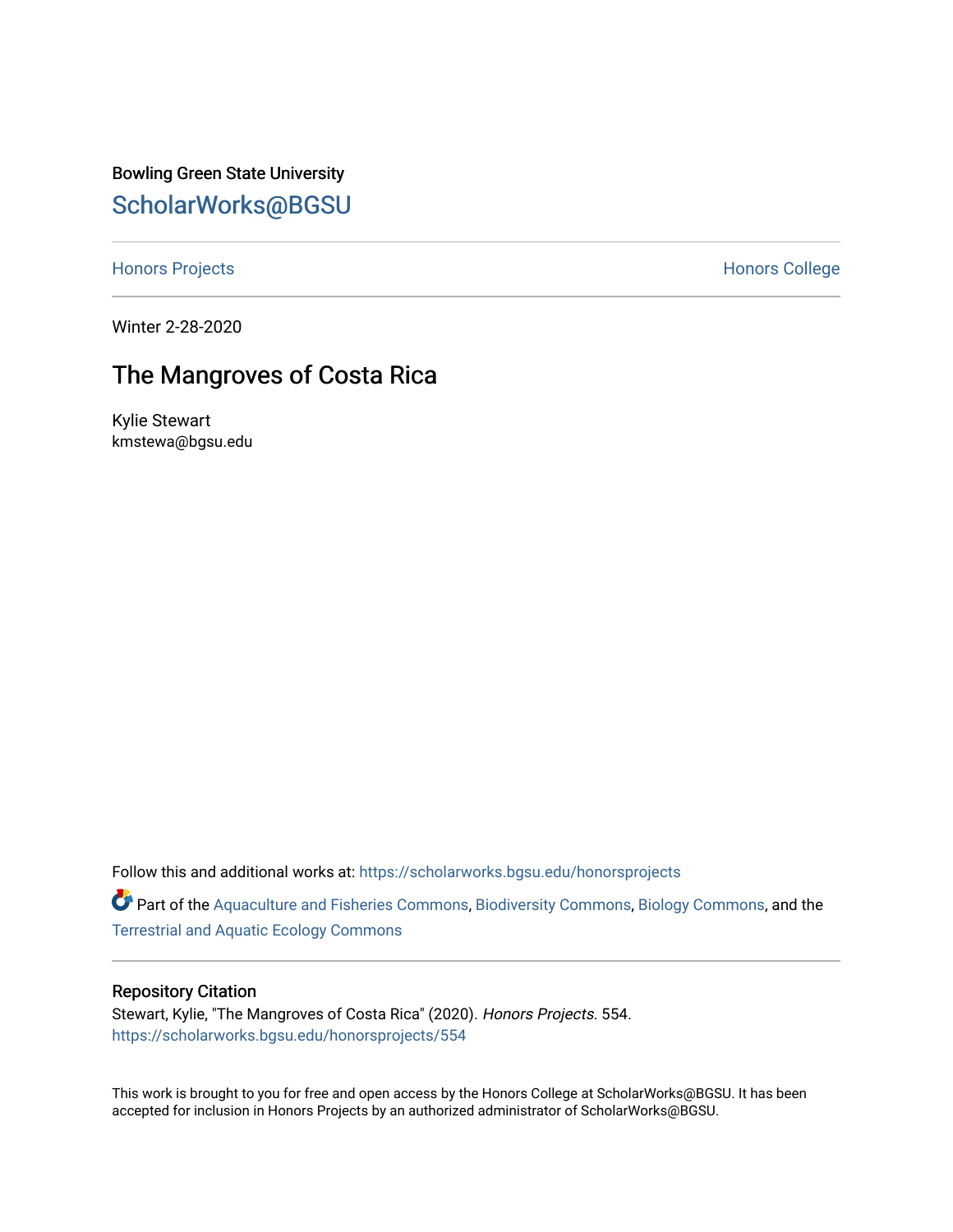# SUSTAINABILITY AND GROWTH: THE MANGROVES OF COSTA RICA

# KYLIE STEWART

# HONORS PROJECT

Submitted to the Honors College at Bowling Green State University in partial fulfillment of the requirements for graduation with

# UNIVERSITY HONORS SPRING 2022

Dr. Lara Martin Lengel, Advisor Department of Media and Communication

> Dr. Scott C. Martin, Advisor Department of History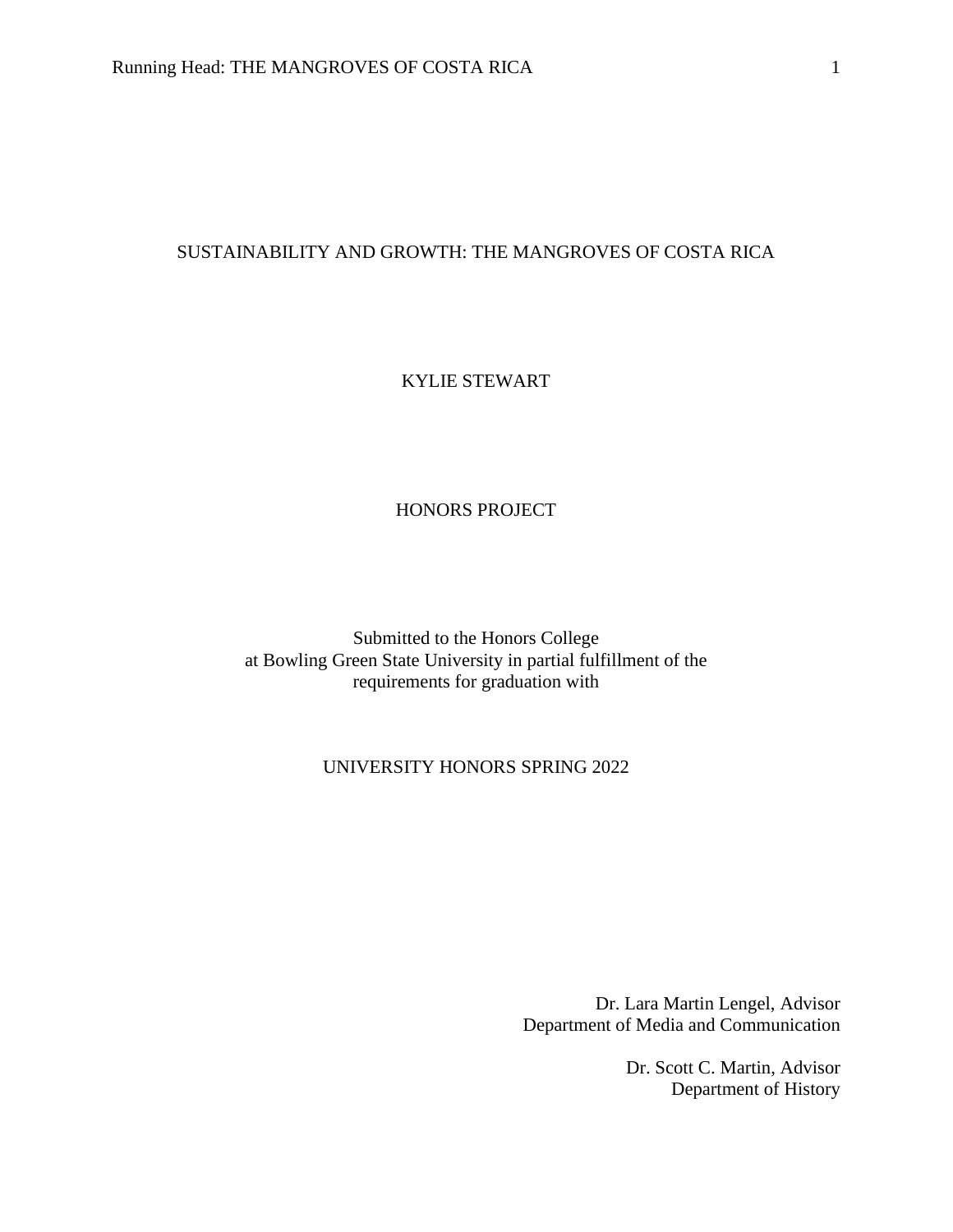# **Abstract**

Mangroves are a type of coastal vegetation present in the intertidal zone of tropical and subtropical climates. This paper explores the mangroves of Costa Rica, their significance, and various strategies the country utilizes in order to protect mangrove forests. Several books and articles about mangroves and conservationism are examined to explain why mangrove forests are vital to a coastline's health and growth. The scholarly topic pertains to mangroves located in the United States and Costa Rica along with methods used to maintain the wildlife that live within them. The concept of ecotourism will be explored and how mangrove forests are used to promote ecotourism, especially in Costa Rica. After analyzing these methods and strategies, Costa Rican efforts will be compared and contrasted with the United States' conservation of mangrove environments. The reasoning behind each country's outlook towards environmental protection of areas such as mangrove forests will be discussed. Finally, the research and findings will be used to delineate why studying a topic such as the mangroves of Costa Rica expand a student's worldview and ability to merge multiple ways of thinking.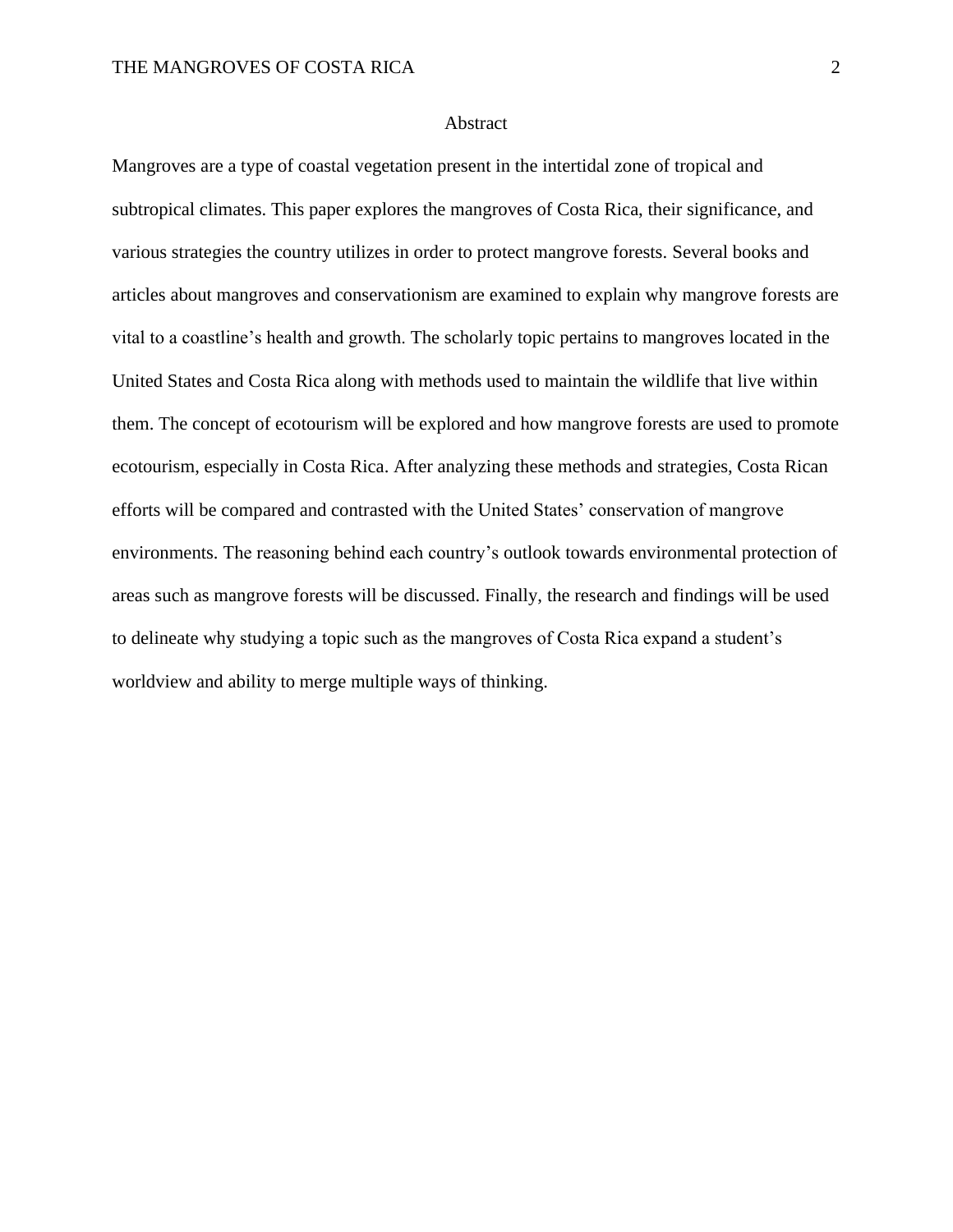Sustainability and Growth: The Mangroves of Costa Rica

Costa Rica is a Central American country teeming with life. Including both a Pacific and Caribbean coast, the country's shoreline harbors countless varieties of organisms and numerous landscapes. An ample amount of coastline along with the tropical nature of Costa Rica's climate means that the country possesses an ideal environment for mangrove forests to thrive. Mangroves are a distinctive intertidal habitat and although they demonstrate hardiness in the face of unforgiving oceanic conditions, they are in danger of vanishing from the planet entirely. However, deterioration of mangroves is often underreported, as their value is often unknown or miscalculated. Threatened by consequences of human activity such as pollution and deforestation, mangrove forests are in dire need of protective policies to survive and discontinue their pattern of disappearance globally.

Perhaps those who do not live near coastlines with mangrove forests are unknowledgeable of their existence due to a lack of awareness. Others do not see a reason to conserve such habitats, electing instead to bulldoze, pollute, and overharvest them. In order to advocate for the wellbeing of Costa Rican mangroves and any mangroves for that matter, one must understand what they are and why they are important to a healthy ecosystem. In addition to recognizing why these marine environments require protection and conservation efforts, the effectiveness of Costa Rica's tactics can help determine the future of mangroves in the region. Concerns behind methods utilized in the country are imperative ideas to expand on when determining the correct course of action that will allow a mangrove to continue to flourish.

#### **What is a Mangrove?**

According to *Ecology of Mangroves*, "…it is difficult to define precisely what constitutes a mangrove. The word 'mangrove' is used in at least two different ways. It can refer either to an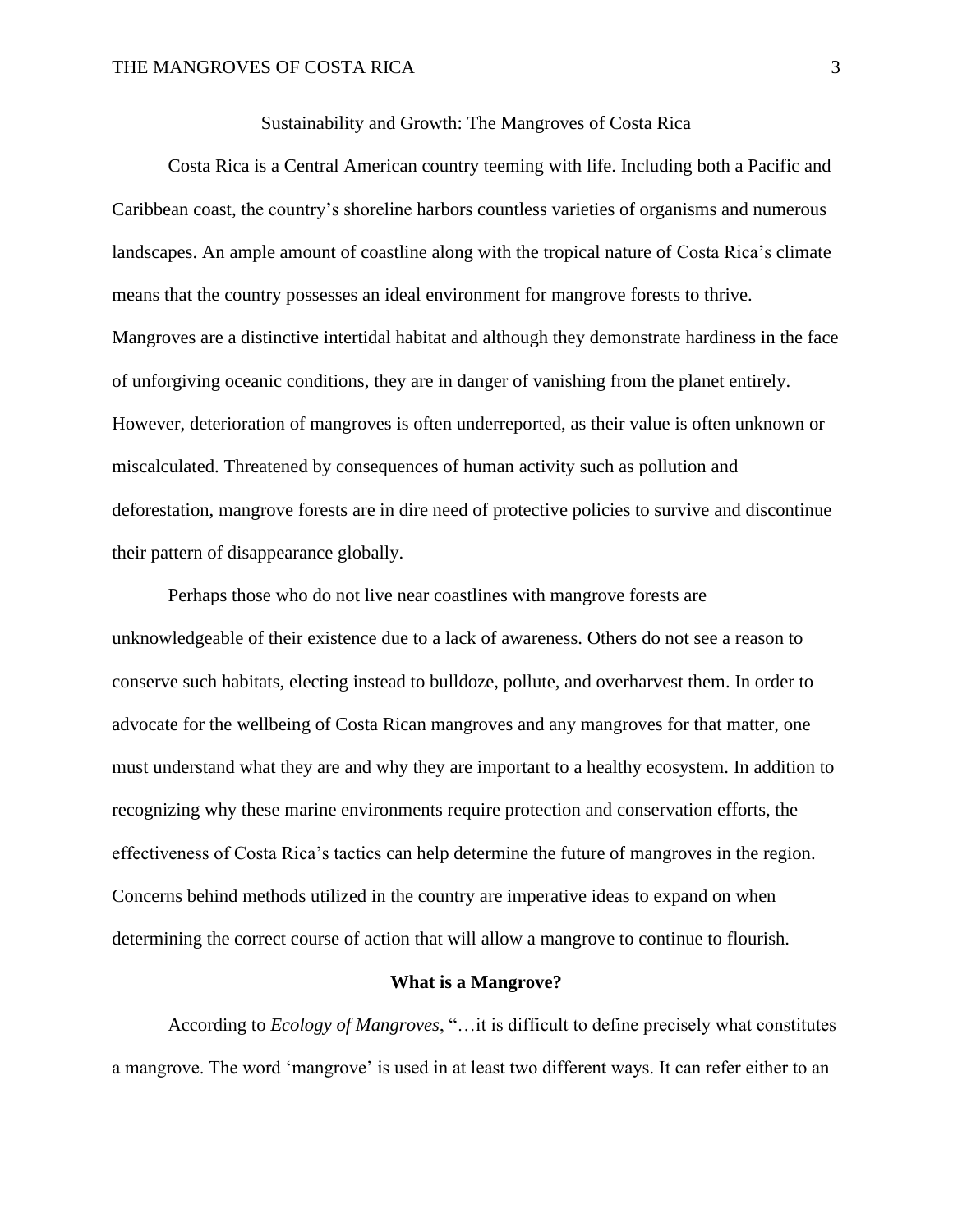individual species of plant or to a stand, or forest, of plants that contains many species" (Hutchings & Saenger, 1987, p. 1). Mangrove forests occur on coastlines, and they are only found in warm, humid regions such as the year-round tropical climate of Costa Rica. This paper will primarily discuss mangroves as a forest of various plant species. This is because the main focus will be on the conservation and protection of Costa Rican mangrove environments as a whole. Therefore, unless otherwise specified, "mangrove" is meant to describe the habitat in its entirety and all of the organisms that populate it. Hutchings and Saenger (1987) establish that mangrove forests have taken many names throughout history, such as "coastal woodland" and "tidal forest" (p. 1). Since mangrove forests are located on coastlines, they are flooded during high tides, leaving their plants at least partly submerged. This means the organisms that live within a mangrove must be able to withstand the temperature, salinity, and potential roughness of the ocean water that permeates their territory.

#### **The Inhabitants of a Mangrove**

If a mangrove plant requires biological features and processes that are designed to endure submergence in seawater, then the organisms that live within a mangrove must also be able to survive such conditions. In *The Biology of Mangroves* by Dr. Peter Hogarth, the first inhabitant of a mangrove forest discussed is algae. As mangroves are present in humid environments abundant with sunlight, algae often thrive on the soil of mangrove plants due to their use of photosynthesis to produce energy (Hogarth, 1999). Algae may even harm the growth of mangrove plants, as its dense, mossy structure can decrease the amount of sunlight that can reach other plants (Hogarth, 1999). Along with algae, barnacles, shipworms (mollusks that feed on rotten wood), and piddocks (clam-like bivalves that burrow into mud) can all live within and harm the root structures of a mangrove forest. The population of organisms such as mollusks is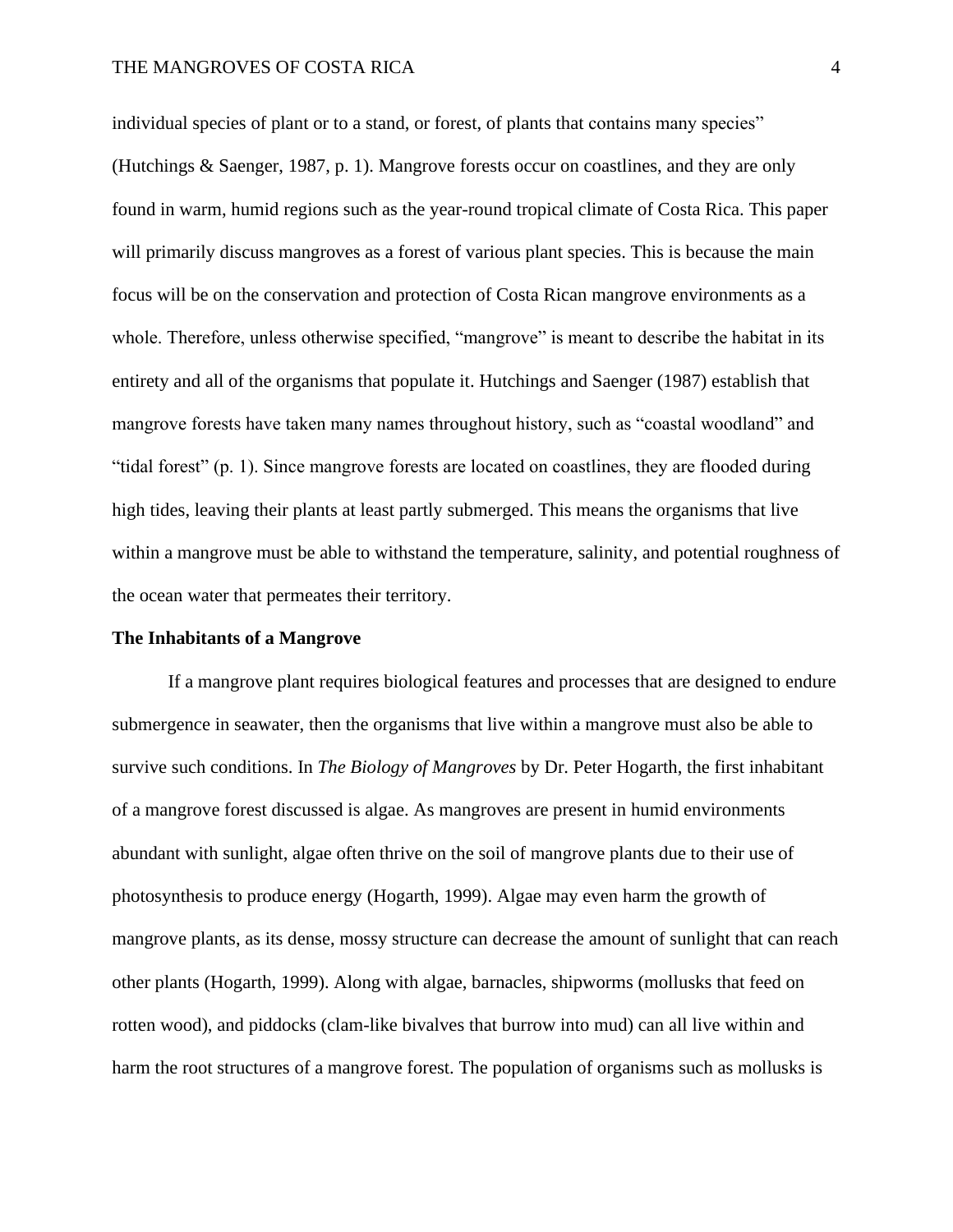often managed by predators such as crabs. When the amount of predators in a mangrove habitat decreases or goes extinct, the number of mollusks can increase at a quick rate, damaging the mangrove plants (Hogarth, 1999). Therefore, like other ecosystems, the volume of a species is just as important as the number of differing species available to balance the demand of food with the supply of land and predation.

Crabs are another important part of the mangrove ecosystem. Hogarth analyzes the relationship between various species of crabs and mangrove communities, beginning with the genus of Sesarma crabs within the family Grapsidae. These crustaceans often feed on the leaves that fall from mangrove trees (Hogarth, 1999). Decomposed biological materials such as leaves are called detritus and are a critical part of a mangrove ecosystem for their use as food. In Central American countries such as Costa Rica, the Ucides genus of Ocypodid crabs also consume fallen mangrove leaves (Hogarth, 1999). It would seem that the numerous crabs' consumption of discarded mangrove material allows the plants to grow without an overaccumulation of dead organic substances. According to Hogarth (1999), "Necromass is made up of fallen leaves…when the crabs' choice was between fresh, senescent, and decayed leaves, they undoubtedly preferred decayed (p. 86-87). This preference for older dead leaves allows for the herbivorous crabs to act as a sort of scavenger of the mangrove, removing the decayed leaves and providing room for additional plant growth.

Besides Grapsidae and Ocypodid crabs, there are species that climb mangrove trees to feed or avoid predators (Hogarth, 1999). Fiddler crabs are another mangrove inhabitant, and they burrow into the mud present in intertidal environments. Fiddler crabs feed off of organic matter and possess various adaptations to compensate for the different sizes of sediments that they consume (Hogarth, 1999). Hogarth states "Fiddler crabs are known to influence the productivity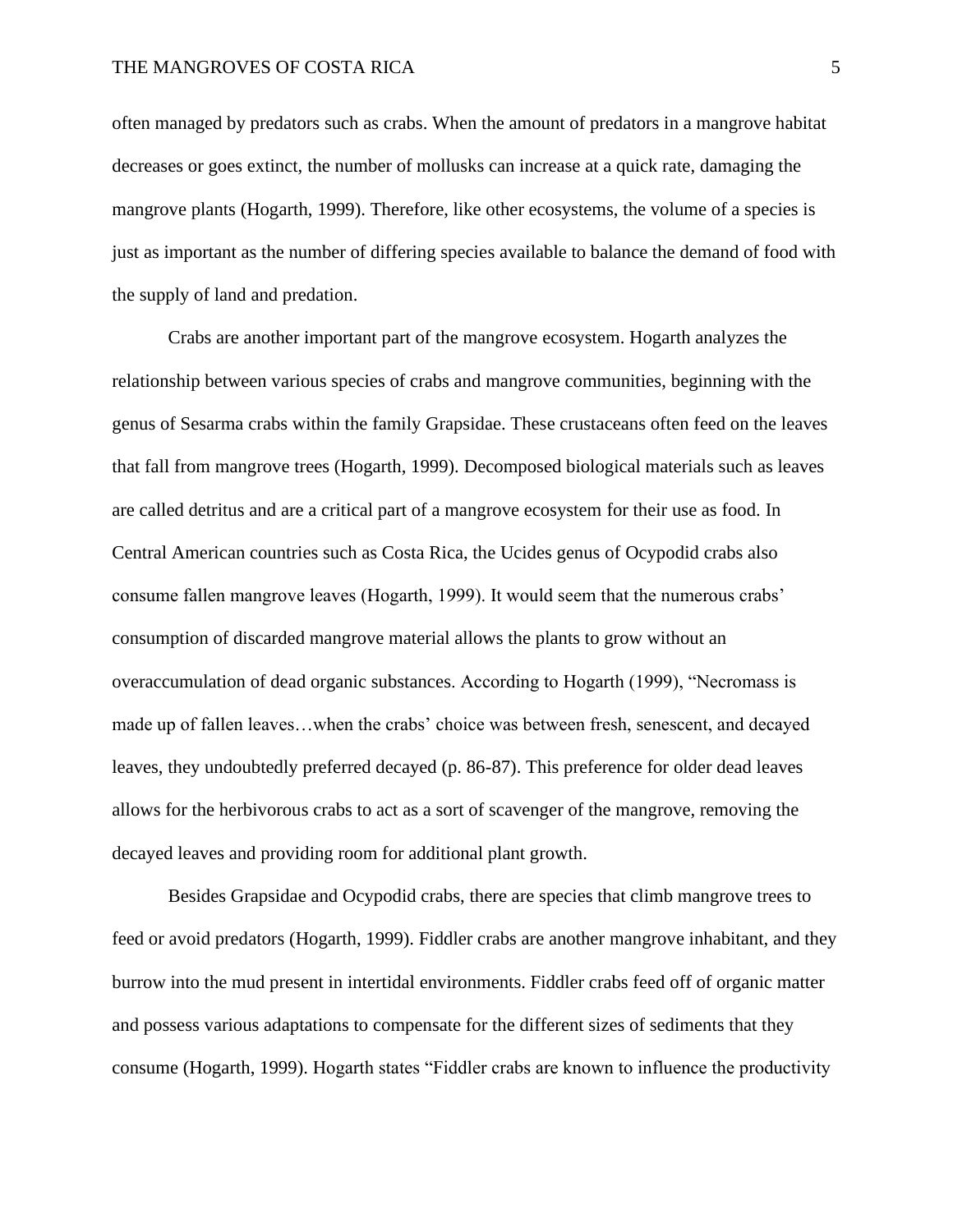# THE MANGROVES OF COSTA RICA 6

of salt marsh vegetation" (1999, p. 106) and this impact is caused by their burrowing habits. Crabs are a vital part of the mangrove ecosystem due to their deposit-feeding, and they have evolved to thrive from the sediments released by mangrove plants.

Mollusks also live within mangroves, including organisms such as gastropod snails. Like crabs, the snails that populate mangroves feed off of deposited materials and must tolerate the salinity of brackish mangrove water (Hogarth, 1999). Bivalves are another form of mollusk and are found in the way of mussels and oysters in mangrove environments. These organisms are primarily eaten by larger crabs and birds. Nematodes and copepods live within the soil of mangrove trees (Hogarth, 1999). Meiofauna are harder to study than larger organisms due to their small size, but their existence within intertidal zones still contributes to primary production and sources of food for other organisms.

Perhaps the most widely-known and understood user of a mangrove habitat, fish utilize intertidal forests as nurseries. The plants' thick roots and vegetation provide protection for fish larvae. In the book *Ecology of Mangroves* by Patricia Hutchings and Peter Saenger, the authors discuss the use of mangroves as "nursery grounds for larval and juvenile fish" (1987, p. 180). There are a few species of fish that spend their entire lives within a mangrove, while many others only temporarily visit mangroves for various reproduction and feeding purposes (Hutchings  $\&$ Saenger, 1987). Like the mollusks present in intertidal habitats, fish have also adapted to survive varying salinity and water levels that are present in a mangrove's waters. An example of this is the mudskipper, a fish that has eyes on the top of its head to improve prey hunting above the mud and has the ability to "gulp air" to move on land, sometimes even climbing trees (Hutchings  $\&$ Saenger, 1987). The justification behind these seemingly bizarre variations is explained as "…typically an escape reaction, but is used also during feeding" (Hutchings & Saenger, 1987, p.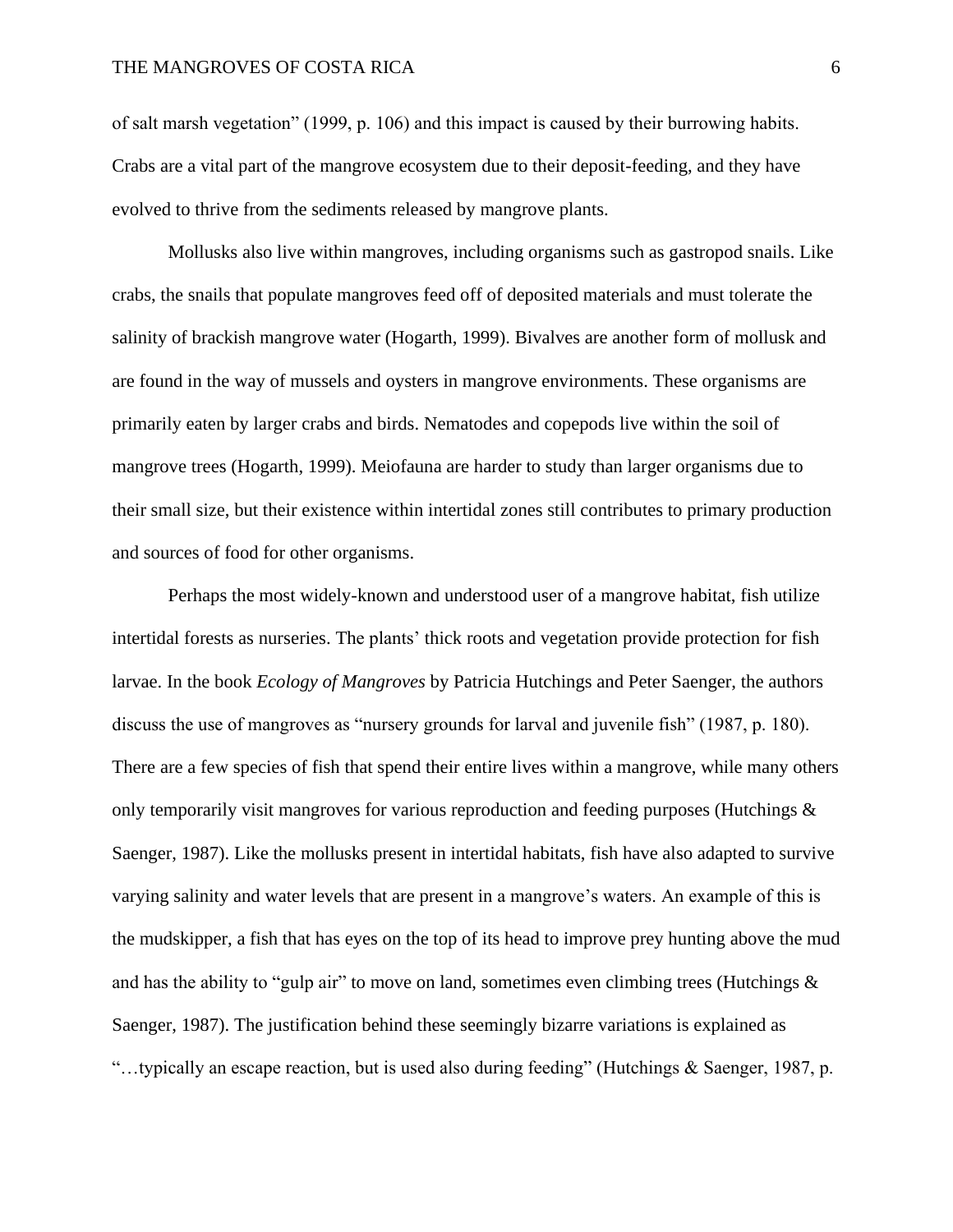212). These features allow fish like mudskippers to live in an environment that can experience exposure to land more often than a fish that does not live in an intertidal zone.

Beyond this, larger animals that visit or inhabit mangrove environments include mammals, birds, amphibians, and reptiles. These species have also adapted to feed and live in the brackish waters of a mangrove. An example of a mammal greatly affected by mangrove forests includes the grey false water rat that "feeds on crabs and has developed a means of incapacitating them even when they are larger than itself" (Hutchings  $\&$  Saenger, 1987, p. 206). The rat does this by biting off the crab's claws, which prevents the crustacean from defending itself. This intelligent adjustment to feeding practices allows the false water rat to take advantage of the high crab populations present in mangroves. The rats even use the trees of the mangrove for shelter when they are not hunting (Hutchings & Saenger, 1987).

As for birds, there is a mangrove robin, mangrove gerygone, and several other species that occupy intertidal zones and have adapted bills in order to break the hard shells of crustaceans (Hutchings & Saenger, 1987). These curved, longer bills are unique to bird species that utilize crabs as a food source. Although they are lesser in numbers, some amphibians can also survive in intertidal zones. Amphibians such as frogs "can tolerate salinities up to 40 percent sea water…" and are thus able to handle the conditions of a mangrove (Hutchings & Saenger, 1987, p. 207). Reptiles like the acrochordid snake possess salt glands that are able to eliminate excess waste and endure the salty conditions of their environment (Hutchings & Saenger, 1987).

From algae to birds, the organisms that use a mangrove's resources to feed and survive have adapted to the salty conditions present on coastlines. Kennedy Warne summarizes the sheer number of animals that need mangrove forests in *Let Them Eat Shrimp*: *The Tragic Disappearance of the Rainforests of the Sea.* She writes, "[Mangroves] provide roosting sites for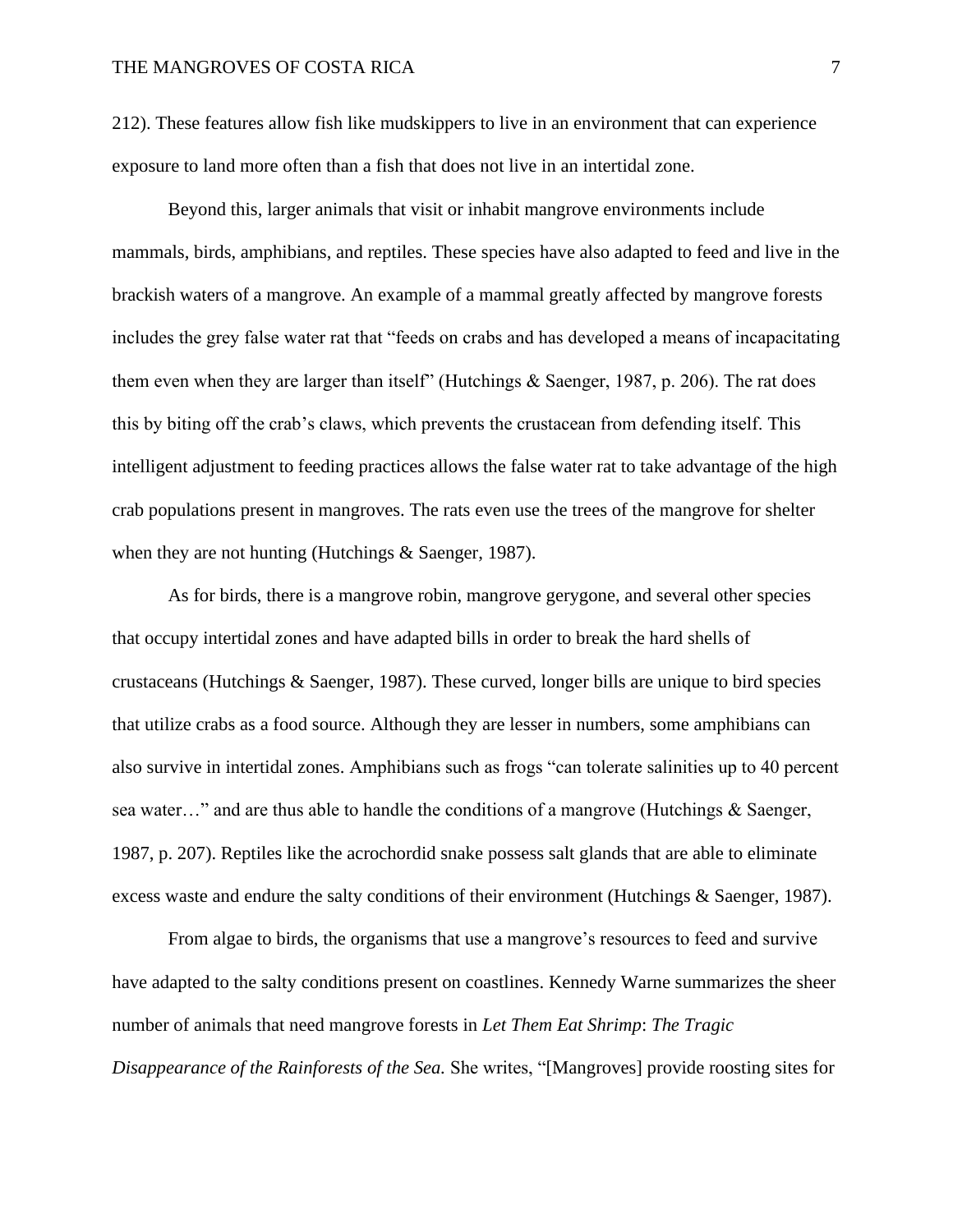birds and attachment sites for shellfish; hunting grounds for snakes and crocodiles and nurseries for fish; a food source for monkeys, deer, and tree-climbing crabs-and even kangaroos-and a nectar source for bats and honeybees" (Warne, 2011, p. XVII). These unique creatures are not the only beings that benefit from mangrove environments. Humans are by far the most impactful users of these intertidal zones.

Humans have long known the resources present in intertidal habitats and have taken advantage of forested coastlines for the purpose of aquaculture, lumber, and protection from the rough wave action of seawater. To justify devoting resources such as time, money, and policymaking to mangrove conservation, it is important to discuss why these intertidal zones are important in multiple senses. One may be surprised as to the various uses and benefits of a mangrove forest, as they are not as well-known or discussed compared to other endangered environments, such as coral reefs or rainforests. Any country with the temperature and salinity range necessary for mangrove vegetation uses the products of its biological activity in their domestic and international markets. The mangroves of Costa Rica are vital to its economy for the reasons listed above, as both tourism and aquaculture are important parts of their culture and livelihood.

# **The Importance of Mangroves**

Mangrove forests are built around the primary production of vegetation that grows within them, and according to *Ecology of Mangroves*¸ "Estuarine wetlands are among the most productive natural systems in the world (Clark 1974; Gore 1977)" (Hutchings & Saenger, 1987, p. 298). The fallen leaves and other forms of detritus contribute to the ecosystem in large proportions, feeding and providing shelter for the species within the forest. The contributions of food and energy to the ecosystem by mangrove trees and other plants that grow within mangrove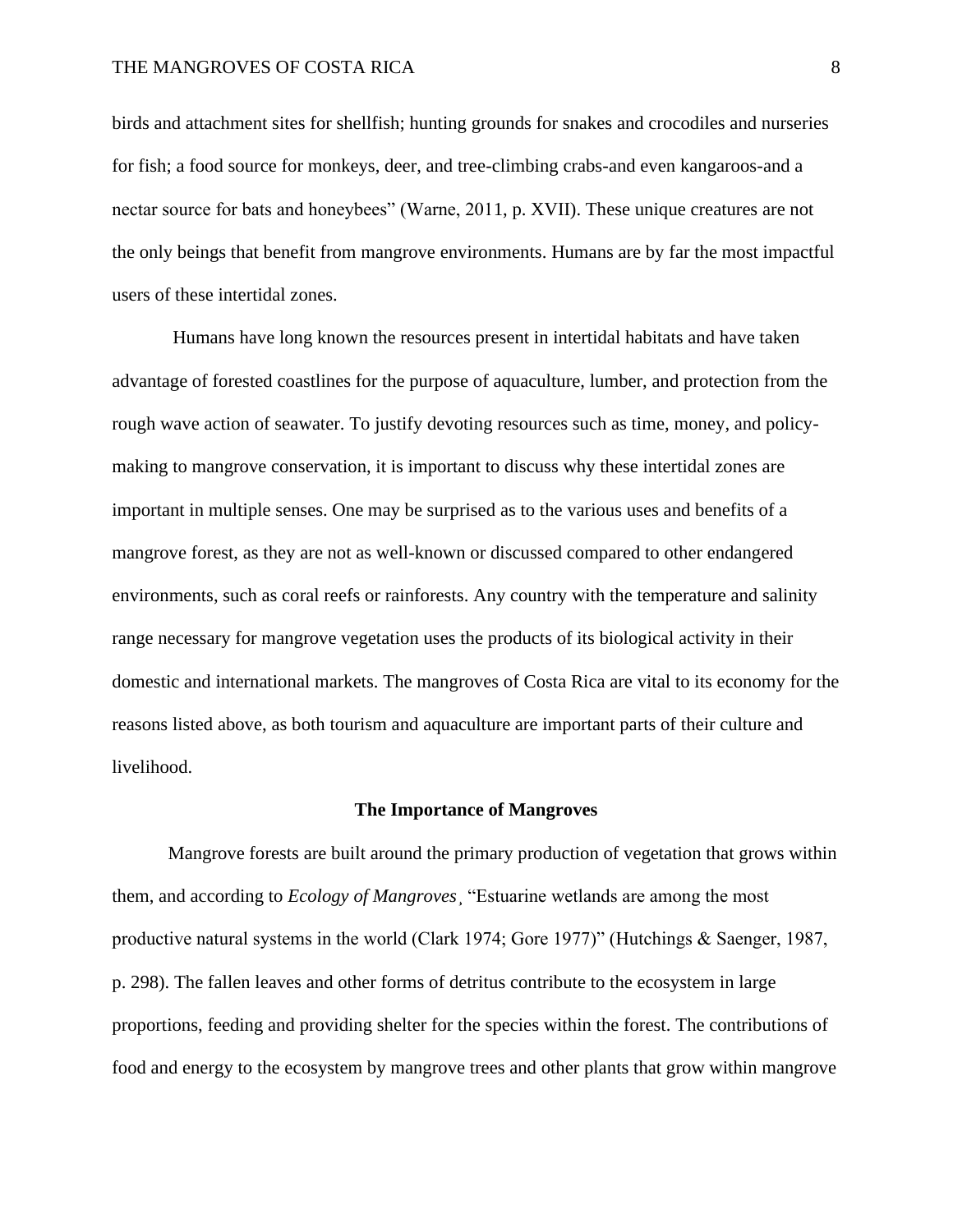# THE MANGROVES OF COSTA RICA  $9$

forests make the estuarine environment biologically significant. The high amount of food, nursery space, and breeding grounds provided by the land of a mangrove allows for a large number of organisms and a biodiverse selection of species including fish. The mangrove even filters the water for other habitats such as coral reefs (Samper‐Villarreal et al., 2018). Mangroves are not only beneficial to the organisms that live within their trees and water. One of the most notable cases of utilization by humans of a mangrove environment is through aquaculture.

According to Hutchings and Saenger, "The main benefits from planning and sound management of estuarine communities include…the continuing profitability of shellfish cultivation and of the inshore and estuarine prawning and fishing industries" (1987, p. 299). As mangroves are isolated areas, they are often used to farm fish such as shrimp. The importance of shrimp aquaculture is especially apparent in Central American economies and is a topic presented in *Let Them Eat Shrimp* by Kennedy Warne. Issues surrounding the exploitation of both the wildlife and the people that live and work within mangrove forests are the driving force behind Warne's narrative. Regardless of the controversy surrounding farmed shrimp, the mangroves undoubtedly fulfill an ever-growing demand for seafood in the global market. Warne explains "Aquaculture is often linked to the issue of human food security…as capture fisheries continue to decline, aquaculture has the potential to meet the shortfall" (2011, p. 34). The use of mangroves for fishing purposes cannot be fully eliminated, due to the need for industries like shrimp and other fish farming in order to feed a growing human population. Unless a new, sustainable food-growth method is adapted by the global market, mangroves will continue to be necessary vessels for aquaculture usage. As such, they are imperative grounds for use in the fishing industry.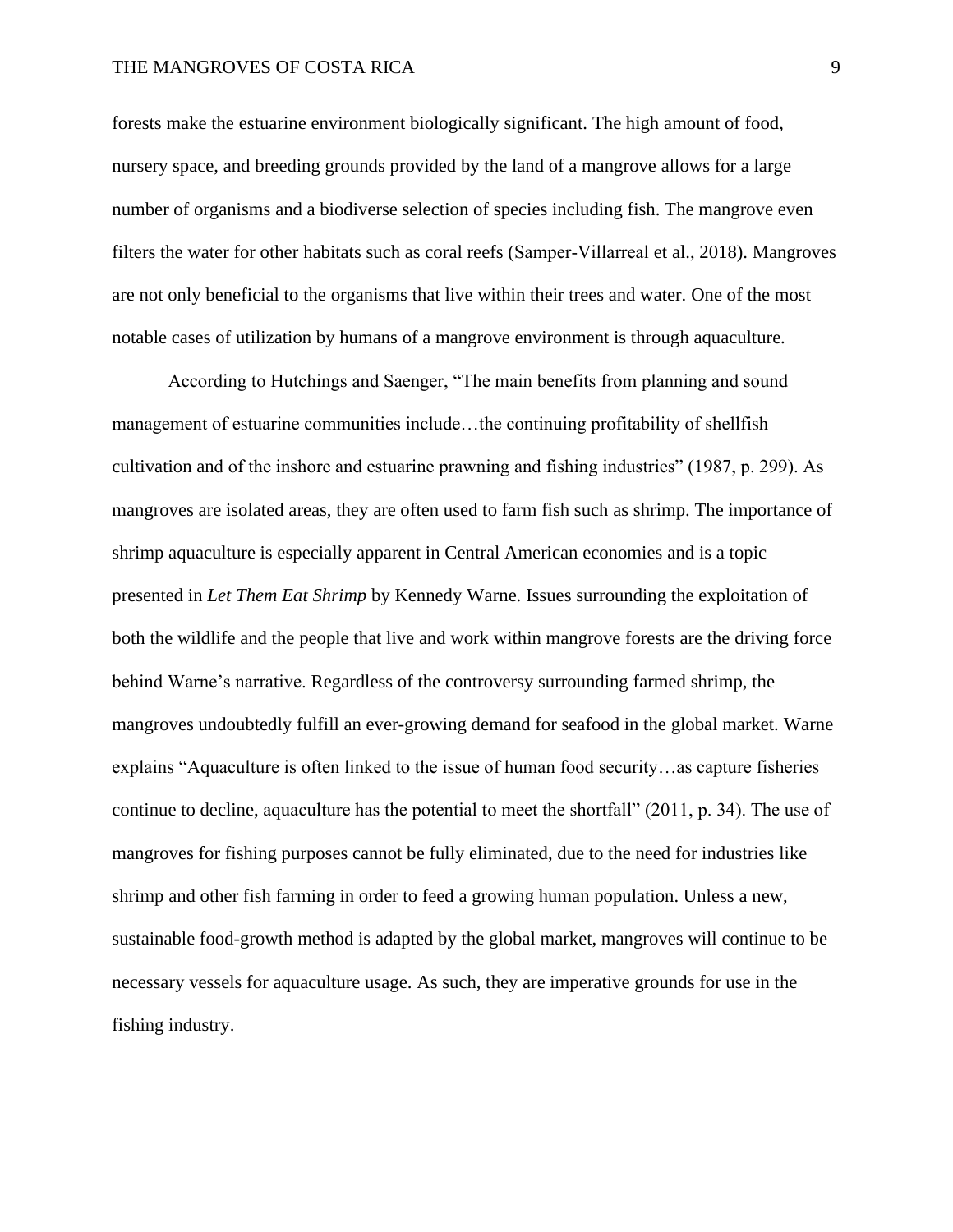Lumber from mangrove trees is valuable and can fulfill many different needs of the community surrounding the environment. The resources harvested through trees, similarly to the fish caught in the waters of the mangrove, can be exported to other countries. *The Biology of Mangroves* touches on the logging industry withing mangroves, stating "Mangrove wood is used in construction of buildings, as firewood and in the manufacture of charcoal…vast areas of mangrove in Southeast Asia have been cleared to support the international woodchip industry…" (Hogarth, 1999, p. 172). There are many other uses for mangrove wood, including in the construction of boats, poles, fence posts, and railway sleepers (Hogarth, 1999). The sustainability behind removing mature trees from mangroves and replacing them at a reasonable rate varies by location (Hogarth, 1999), and there are negative consequences to the mangrove when too many trees are removed from the forest.

The protection provided by mangrove trees during tropical storms is another aspect of the intertidal environment that make the forests vital to humans, especially those that call coastlines home. According to a guidance note released by the World Bank Group in 2016, "Coastal and marine habitats, particularly coral reefs and mangroves, can substantially reduce exposure and vulnerability, providing natural protection from risk" (Ahlroth et al., 2016, p.11). Populations near oceans are susceptible to tropical storms that vary in severity and frequency. Hurricanes can be deadly to people and wildlife, but mangroves act as a buffer to lessen the damage from these storms. In *Let Them Eat Shrimp*, Warne interviews a boatbuilder affected by Hurricane Wilma in North Bimini, an area within the Bahamas. He tells the author:

[The] hurricane took that hotel and knocked its walls down. Boulders came up out of the sea, and the waves threw those rocks into people's houses. That hurricane destroyed concrete and steel. Then it went around to South Bimini and ran into the mangroves, and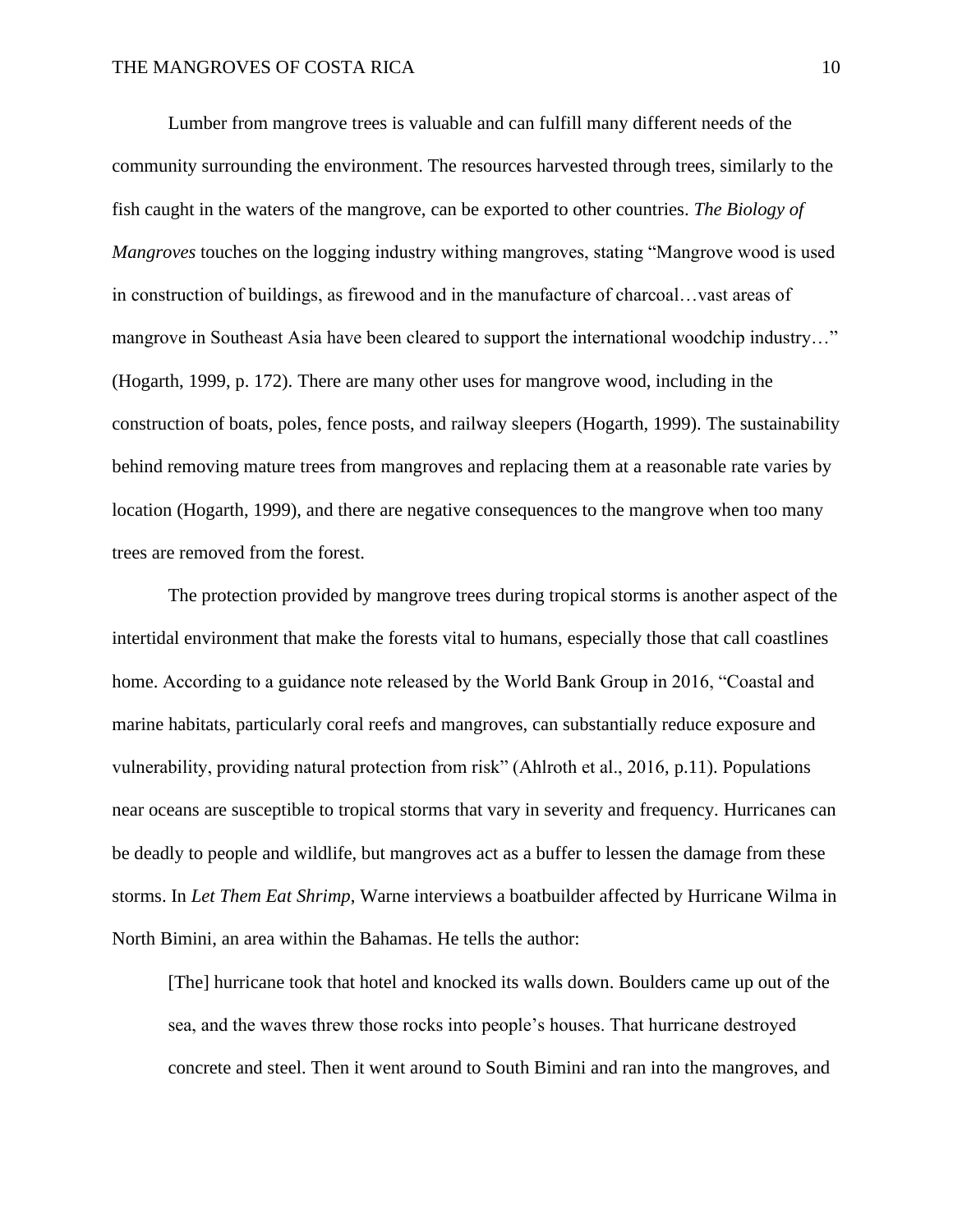it didn't do one iota of damage to houses behind the mangroves. Those mangroves tamed the waves right down. (p. 67)

The mangroves prevent dangerously high and strong waves from the sea entering the coastline, thereby saving money and lives during tropical storms. The water and wind was somewhat blocked by the thick roots and vegetation growth a mangrove is known for. This is another reason why the deterioration of mangroves is detrimental to human societies. Without the protection of the dense trees mangrove forests provide, coastlines are left vulnerable during storms that create violent winds and waves.

In addition to natural resources, the livelihoods of those that live near mangroves contribute to the value the environment provides. Kennedy Warne interviews two fishermen in *Let Them Eat Shrimp* and reiterates that "They don't have regular jobs. The mangroves are 'their work, their business, their life'" (2011, p. 27). When the overall health of a mangrove is harmed for whatever reason, the people that use its waters and organisms to survive are also harmed. The importance of mangrove environments lies in organisms native to the forest, protection granted by the forest from the ocean, and resources available that create materials and creatures humans can sell to subsist. There are multiple uses of the products a mangrove forest creates. Why would these marine habitats be endangered and even rapidly approaching extinction in some areas? What do civilizations do to harm mangroves, unintentionally or deliberately in the name of profit? The answer lies in overconsumption, pollution, and human expansion that thins the land and alters the water available for a mangrove to survive.

#### **Why Are Mangroves Endangered?**

In an article entitled "A World Without Mangroves?" authors Duke et al. discuss the disappearance of mangrove forests, stating that their resources may be depleted within the next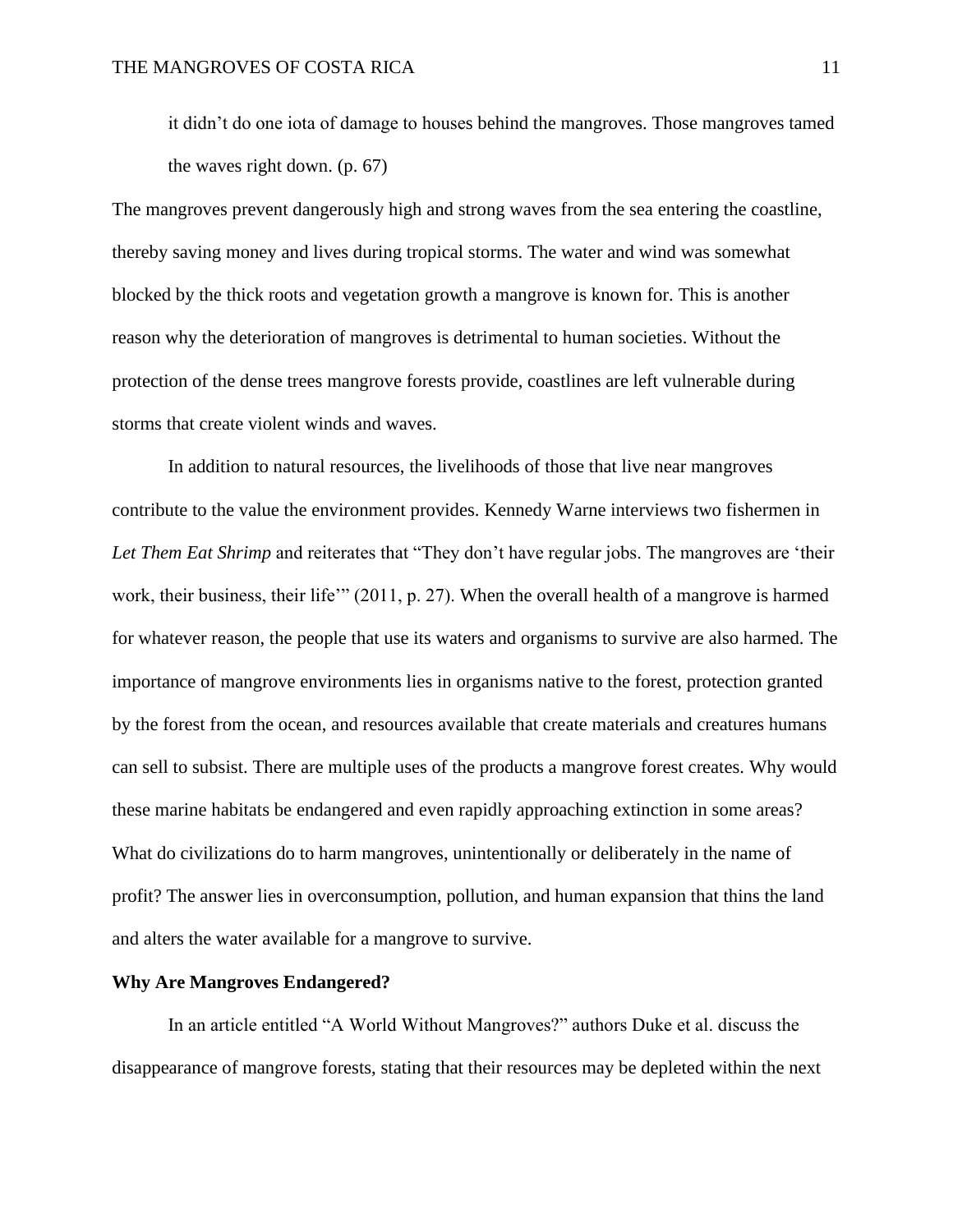100 years. As mangrove ecosystems are described as "essential," this deforestation and wildlife displacement is worrying. The article also states that a loss of mangrove land would lead to a destruction of mangrove-native species, causing sustainment problems in communities that live off of mangrove wildlife and land (2007). The acknowledgment of mangrove deterioration is a common theme in literature surrounding the habitats. Makowski and Finkl write in *Threats to Mangrove Forests: Hazards, Vulnerability, and* Management, "…Mangrove forests remain at risk due to continued deforestation, land reclamation and pollution" (2018, p. 155). The next step in identifying why mangroves are disappearing is to explain what exactly is being done that harms their wildlife.

The conclusions remains common across multiple sources: humans are the number one cause of mangrove destruction. According to *Let Them Eat Shrimp*, "Mangroves are sacrificed for salt pans, aquaculture ponds, housing developments, port facilities, tourist resorts, golf courses, roads, and farms" (Warne, 2011, p. XVI). These human activities limit and destroy the land that mangroves can use to grow. Additionally, threats such as rising sea levels and water pollution endanger the forests by harming the seawater their vegetation needs to survive (Warne, 2011). In terms of Costa Rican mangroves, a study conducted in 2010 found "Mangrove productivity decreased since 2001," and "Mangrove biomass and density were relatively low" (Cortés et al., 2010). These findings are troublesome for the future of the mangroves located in Costa Rica, but the studied forests are not alone in their decreased output and destruction.

Although native mangrove organisms are often considered hardy, there is a narrow and specific range of conditions needed to allow for a sufficient amount of growth. Pollution and unsatisfactory seawater temperatures prohibit the plants within the mangrove from surviving. A study conducted on a mangrove located in Costa Rica found that an overload of nutrients from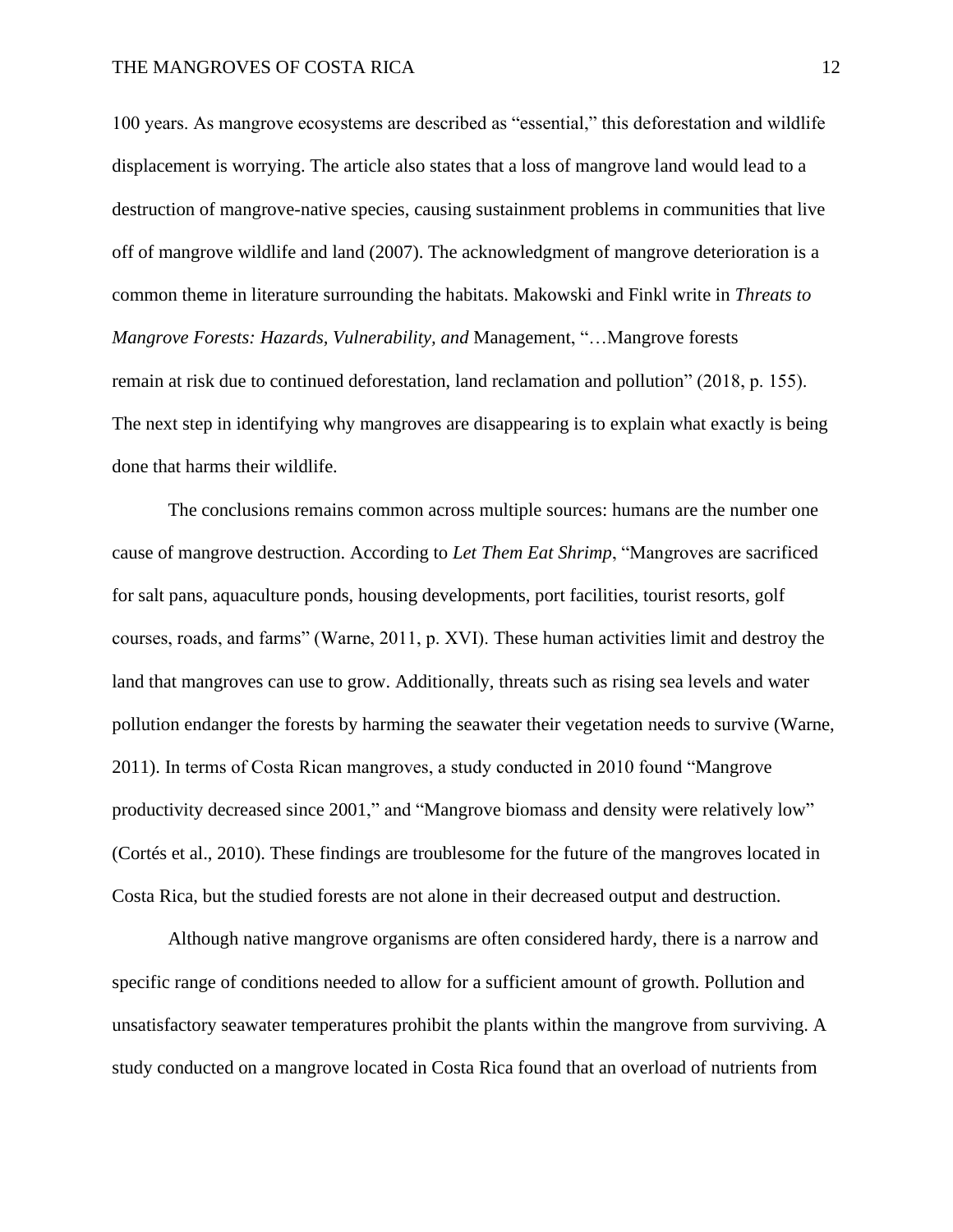fertilizer runoff and raw sewage may have caused lower water qualities within the mangrove (Samper‐Villarreal et al., 2018). This nutrient-rich water harms the mangrove, and the agricultural industry is not the only culprit. The fishing industry contains perhaps the most harmful practices to the health of a mangrove. Mangroves serve as a nursery for shrimp and have been used in the commercial production of shrimp since the 1960s (Warne, 2011). When mangroves are used to harvest shrimp and other fish, the ponds are often abandoned afterward and are not properly replenished. Warne writes "In 2001, it was estimated that aquaculture had been responsible for 52 percent of global mangrove loss, with shrimp farming alone accounting for 38 percent of the destruction" (2011, p. 32). The nutrients used to raise shrimp are also harmful to the water quality and tree growth of the mangrove, causing an overabundance of nitrogen that leads to trees that grow too fast to support themselves. These overgrown trees block the sunlight needed to allow other plants to grow. Therefore, attempting to compensate for robbing a mangrove of vital resources by using fertilizer is an unrealistic expectation (Warne, 2011).

Along with deterioration of the water quality a mangrove requires to support healthy vegetation, aquaculture and the logging industry are also to blame for a massive amount of deforestation. Mangroves are disappearing at rapid rates due to this overharvesting of lumber and the forests are not being replenished at the rate at which they are vanishing. This combination of mistreatment and mismanagement of both the sea water that flows through the mangrove and the trees that make the coastal environment unique are catastrophic for intertidal zones. Mangroves may be considered unsightly due to their swamp-like features, or their value may be underestimated by businesses who see no reason to preserve them. Costa Rica combats this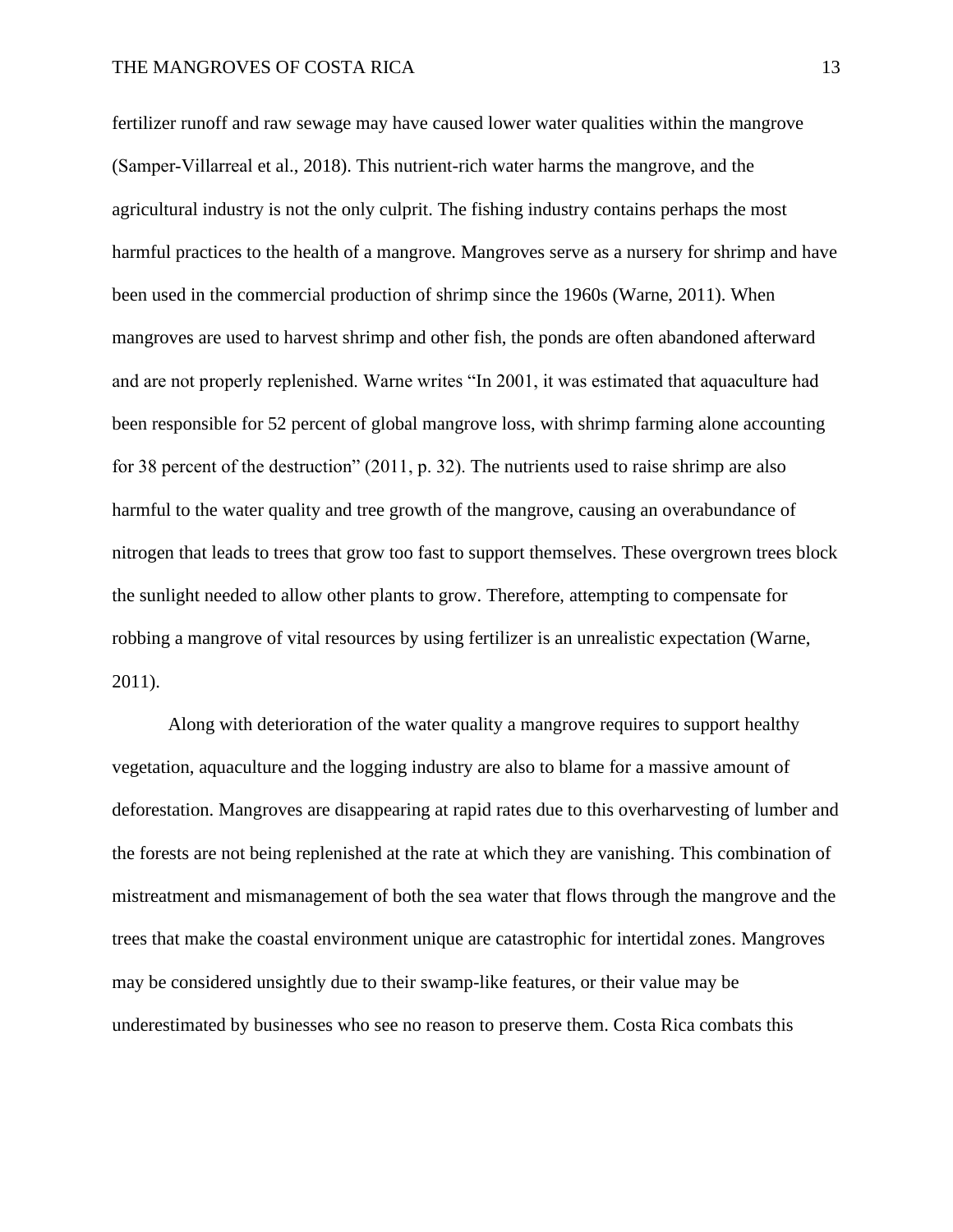destruction and recognizes the need to halt and reverse the aforementioned negative effects on mangroves.

The reason for Costa Rica's special attention to conservation of these atmospheres lies in the country's unique approach to consumerism and reduction of waste through environmental policy and ecotourism. What can be done to slow or stop massive losses to an important marine environment? Costa Rica recognizes the value of mangrove forests and the potential consequences of failing to protect them. Rising to meet the challenge of human consumption and its consequences on the environment, the country's dedication to conservation and tourism focused around nature allow for important landscapes such as mangroves to be properly protected and treasured for generations to come.

# **Mangrove Conservation Efforts in Costa Rica**

According to Osa Conservation assistant Luis Solis, "There are more than 80 protected mangroves identified in Costa Rica, representing approximately 41,002 hectares" (2018). This vast amount of land gives the Central American country a great responsibility to preserve mangrove environments. Costa Rica is a country renowned for its devotion to environmentallyfriendly consumer behavior and conservation activism. *Green Encounters: Shaping and Contesting Environmentalism in Rural Costa Rica* by Luis A. Vivanco explores this concept. Vivanco writes of Costa Rica "…a country dubbed "The Green Republic" (Evans 1999) for its commitment to sustainable economic development, nature conservation, and nature-oriented tourism…" (2006, p.3), clearly wanting to recognize the revolutionary "green" (or eco-friendly) politics the country embraces. The motivation behind environmentalism in Costa Rica could surpass simply wanting a cleaner, healthier atmosphere, as the green actions encouraged by the government attract citizens from around the globe to visit and explore the country.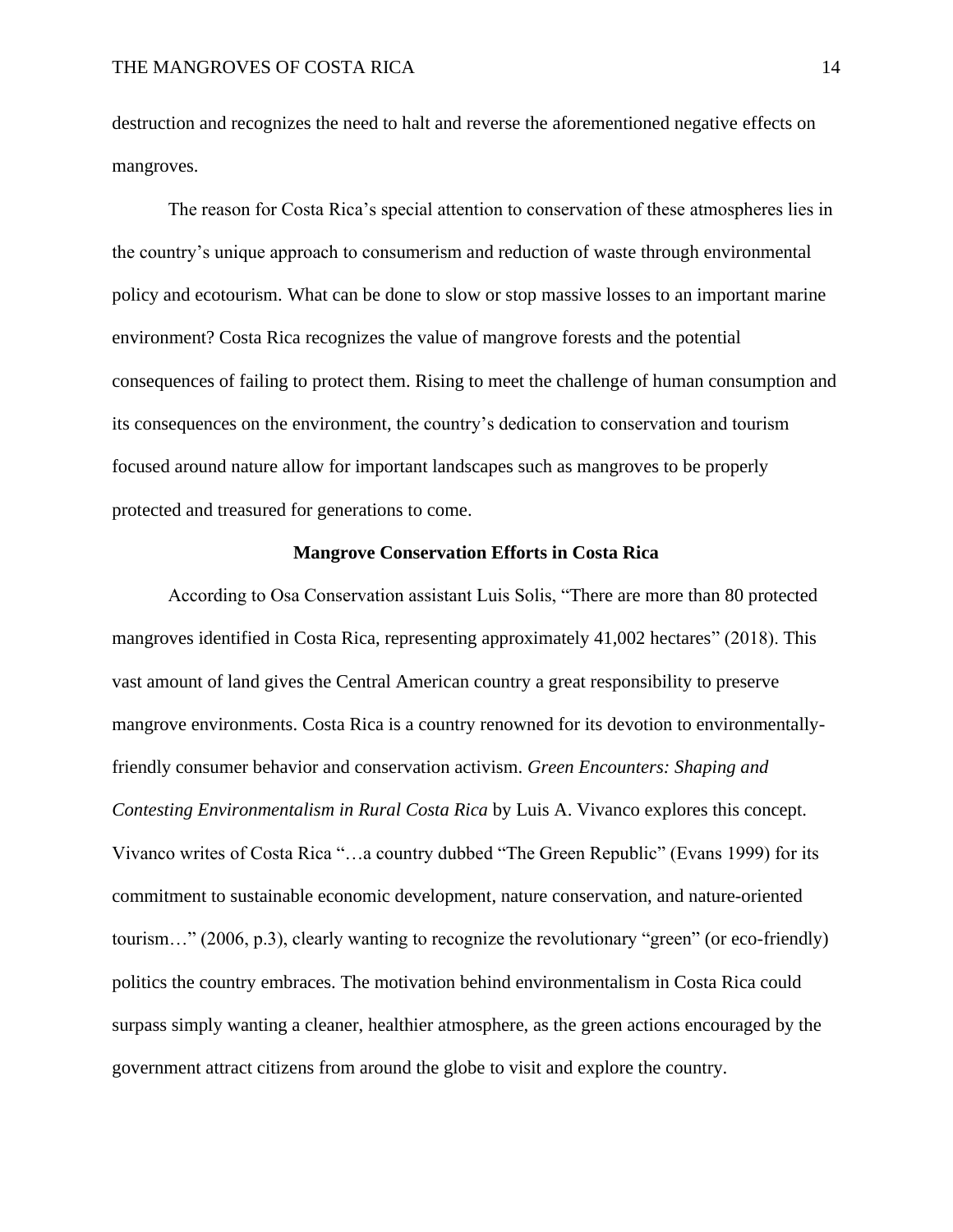The methods and policies Costa Rica followed to develop this reputation were widespread and affected several regions. Examples include opening additional national parks, further developing the tourism industry by marketing the rainforests present in the country, and emphasizing the pleasantness and approachability of Costa Ricans. The purpose of these efforts was to present the country as a clean and almost paradise-like vacation destination (Vivanco, 2006). These conservation efforts are also applied to Costa Rican mangroves, as environmentalists realize the importance of such marine environments along with more widelyknown endangered habitats such as rain forests. Reforestation helps a mangrove recover from human destruction, and one can witness the Costa Ricans' dedication to forest recovery when visiting the country, as freshly planted trees are in abundance within the landscape. The combination of these conservation efforts produces visually stunning land. A concept known as ecotourism was recently introduced, and Costa Rica is famous for taking advantage of its beautiful scenery in order to stimulate its economy through tourist activities that are not harmful to the environment.

#### **Ecotourism in Costa Rica**

The majority of tourism in Costa Rica visits or is focused around "protected areas" such as mangroves, according to Vivanco (2006, p. 10). Visitors to Costa Rica can enjoy eco-friendly activities such as hiking or tours of native wildlife, which are "nature-based" pastimes that allow sightseers to learn about the inhabitants of the environment they visit and ways they can protect endangered species (Sanchez, 2018). As these interests are founded upon the environment or interest in nature, they are called "ecotourism" and are popular to those who visit Costa Rica. The country's focus on conservation allows for ample opportunity to showcase beautiful scenery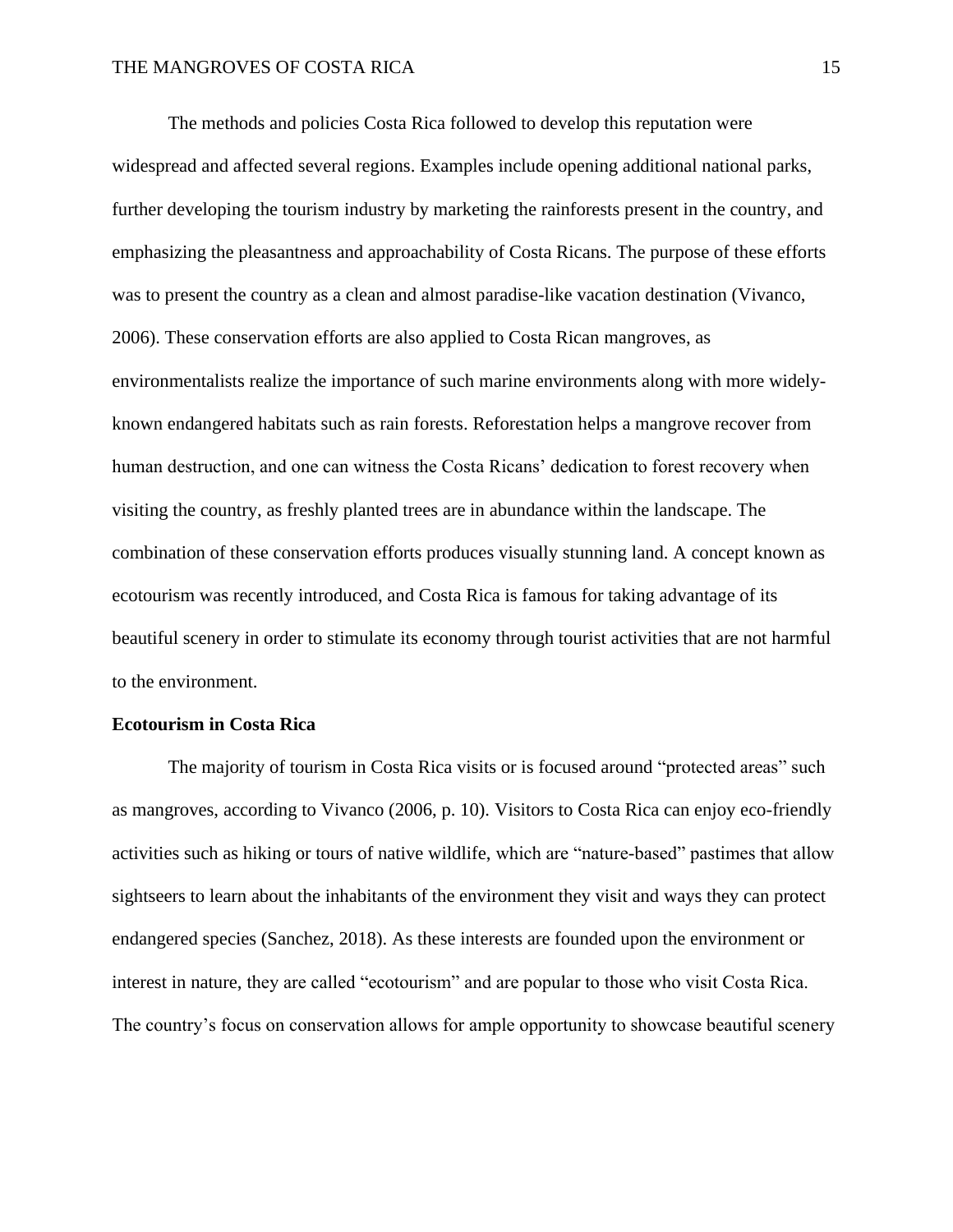and native wildlife. Consequently, Costa Rica is often considered the highest-ranking location to engage in ecotourism (Sanchez, 2018).

Ecotourist activities, according to Hunt, Durham, Driscoll, and Honey (2014) are meant to have a positive impact on the community within the area such tourism is sought after. The authors write "…with the advent of ecotourism, tourism for the first time embedded ethical values and positive outcomes into its definition" (Hunt et al., 2014, p. 341). By advertising ecofriendly pastimes for visitors to Costa Rica, the country's citizens and surrounding environments are benefitted. How do mangrove forests relate to ecotourism? The answer lies in their biodiversity. Mangroves are a common site for tours and exploration because of the rare species that dwell within their forests and shallow waters. Visiting mangroves can be considered an ecotourism activity because the mangrove is not harmed by the viewing, and can benefit from the education provided to those who are exposed to intertidal zones they may not have seen beforehand.

According to Jones and Spadafora (2016), mangroves are "ecologically sensitive areas" (p. 173). Success of smaller businesses that provide nature-based tours and a rise in digital marketing allowed for Costa Rica to establish itself as an "ecotourism destination," thereby increasing interest in unique habitats such as mangrove forests. According to Amanda Jiménez, Martha Monroe, Natalia Zamora, and Javier Benayas, "…besides the approach of raising environmental knowledge, conservation education and interpretation can be also implemented with a more holistic perspective that could include targeting ecotourism experiences to build support for biodiversity conservation (Gössling 1999; Jacobson and Robles 1992; Powell and Ham 2008)" (2015). The authors' article advocates for the concept of educating tourists through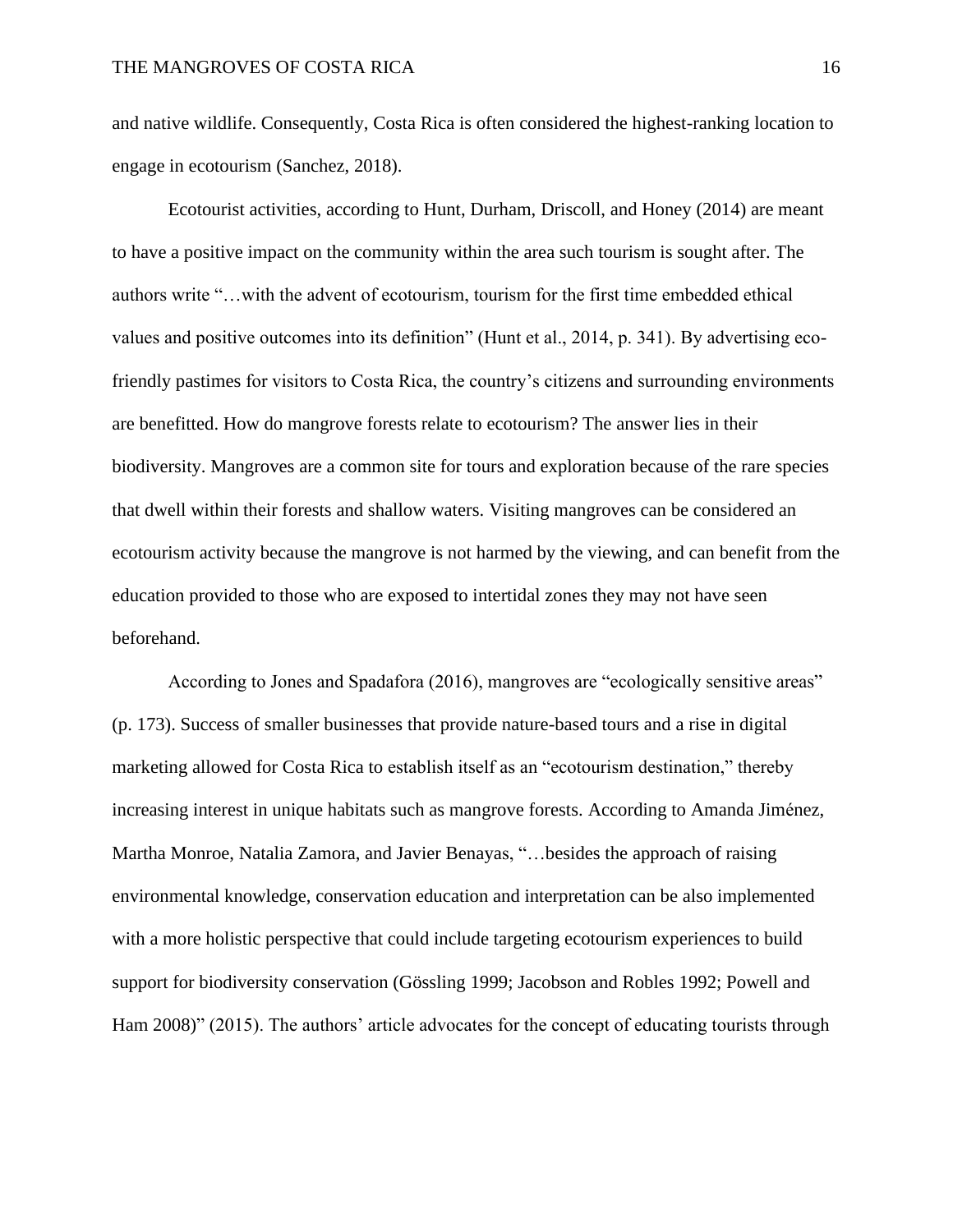nature and conservation-associated activities, thereby helping educate individuals globally as opposed to only focusing on Costa Ricans.

Ecotourism has allowed for a reversal of deforestation patterns in Costa Rica. An example of this phenomenon is present at Manuel Antonio, a national park located in Costa Rica. In a study meant to measure the effect of ecotourism on the land surrounding a protected area such as Manuel Antonio, the researchers found that "Tourism was, on average, perceived to have positive effects on biodiversity" (Broadbent et al., 2012). Ecotourism allows for job and educational opportunities in Costa Rica that are not present in other countries that do not utilize their natural resources through tourist activities. The existence of nature-based tourism in Costa Rica benefits the entire country's landscape, including sensitive areas such as mangrove forests.

#### **Problems Facing Mangrove Protection**

There is no doubt that Costa Rica makes great effort to preserve and assist its natural features including mangrove forests, as the policy-making, actions, and attitudes of its citizens reflect a population that supports environmental conservation. Nonetheless, this movement towards planetary preservation is useless if it is not effective. Unfortunately, the enforcement of mangrove protection does not mean issues are still not present in Costa Rican mangrove protection. Warne summarizes the inconsistency of appreciation and understanding of mangroves among varying populations well in *Let Them Eat Shrimp*, writing:

…the word 'mangrove' meant something different to each group. To the consortium and the government planners who had approved the proposal, mangroves signified an untapped resource. To environmental groups, they were a vital component of the wider marine ecosystem. To subsistence fishers, they were home and livelihood. How could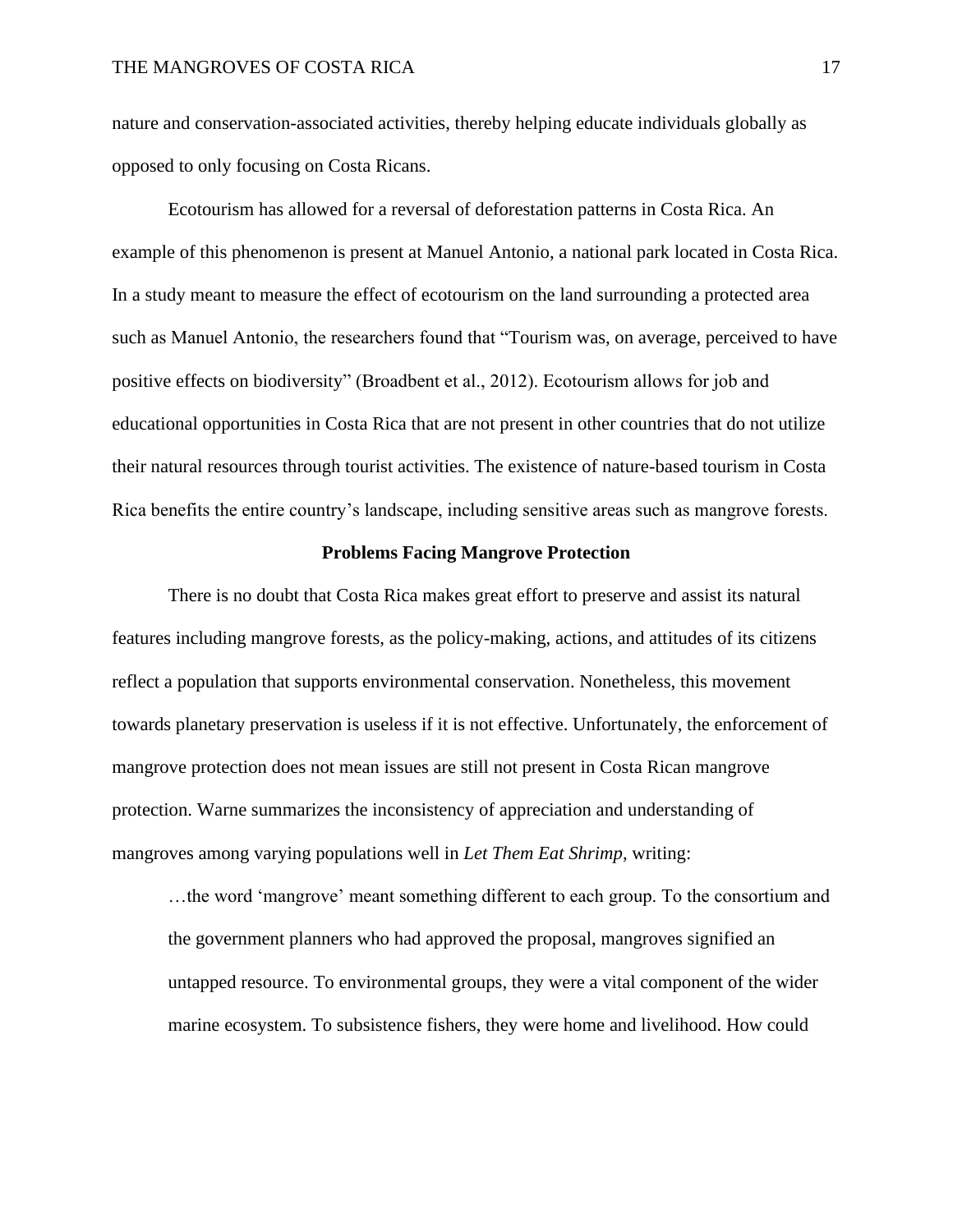these groups communicate with each other when each was talking about a different concept?  $(p. 25)$ 

To expand on this summarization, the main issue behind mangrove conservation and even environmentally-friendly policymaking and action, in general, is a difference in priorities. To those that profit from the exploitation and destruction of marine environments, there is no reason to discontinue using mangrove forests for their career fishing and logging of trees. Even when punishments are known and understood by industries such as shrimp farming, the potential of making large incomes in the global market outweighs any risk of fine or legal action by local governments. Therefore, Costa Rica must continue to enact policies that protect the wellbeing of local mangrove forests, such as laws that prohibit the extraction of trees from the forest or the overfishing of coastline waters.

The problems that face mangrove protection are not limited to human factors. The mangrove itself can be difficult to study, and this may be one of the reasons that benefits which mangrove forests provide are so underappreciated. In the book *Mangrove Ecosystems: A Global Biogeographic Perspective*, this point is discussed, as the authors write "Mangrove forests are generally problematic habitats to study" citing the dangers to humans that some of the organisms can cause, which "present significant logistical challenges" (Rivera-Monroy et al., 2018, p.56). A lack of research pertaining to mangrove organisms and their ecosystems means there is a shortage of information available to educate others, and a lack of willingness to accommodate for an important environment that few recognize the necessity of. The underwhelming amount of studies conducted pertaining to mangroves also creates challenges in taxonomy, as scientists have difficulty classifying species they know so little about. Therefore, solutions relating to mangrove destruction must address the undereducation surrounding the environment and the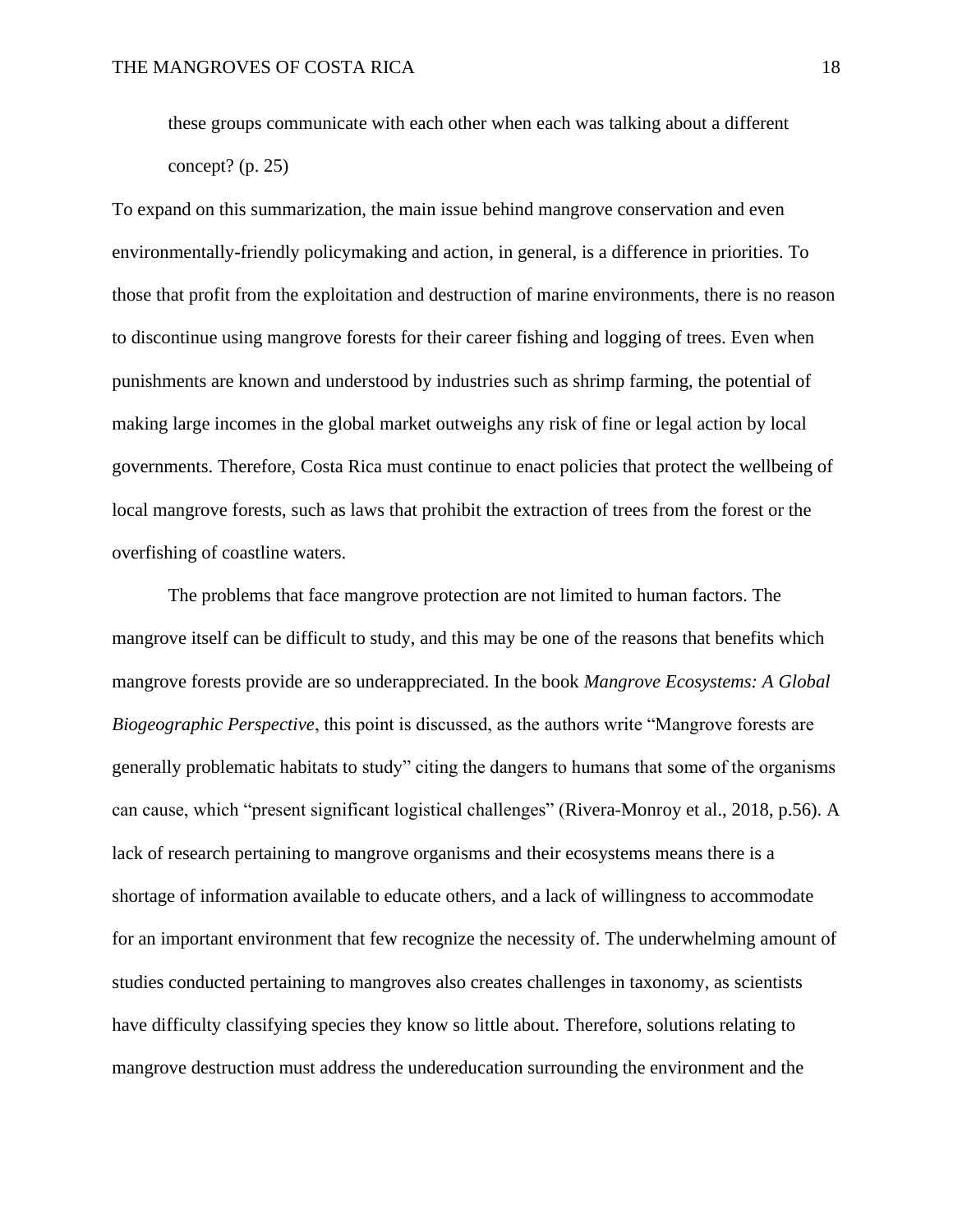economic advantages of the wildlife that live there. Those that profit from fishing, logging, or hunting within the mangrove forests will be unwilling to change or cease practices in order to protect the stability of other species.

Costa Rica contains vast amounts of mangrove forests, but these coastal habitats are not exclusive to the Central American country. There are also mangroves within the United States, although they may have a different appearance and inhabit different types of species. As mangroves are endangered globally, the ones located in North America are not excluded from exploitation and conservation issues. However, the approaches taken and problems present are unique for the United States, and the justification behind this inconsistency is important in understanding how to conserve an environment such as mangroves that is present in multiple different regions and cultures.

#### **Mangroves in the United States**

Although not as extensive as the mangrove forests of subtropical Costa Rica, there are examples of mangrove environments present in the United States. Ariel Lugo's *Old-Growth Mangrove Forests in the United States* reveals that mangrove habitats can be found in Florida, Texas, Hawaii, the U.S. Virgin Islands, and Puerto Rico (1997, p. 12). He discusses how they are usually located in protected areas, away from human activity that disturbs their growth. Lugo describes old-growth mangroves as those that are estimated to be over 200 years old, and describes the forests as easily damaged, because "succession after disturbance is usually slow" (1997, p. 17), and they are "unstable ecosystems" (1997, p.18). These mangroves take on more of a swamp-like appearance and makeup compared to Costa Rican mangroves, as the environment in the United States lacks the subtropical qualities of Costa Rica. However, the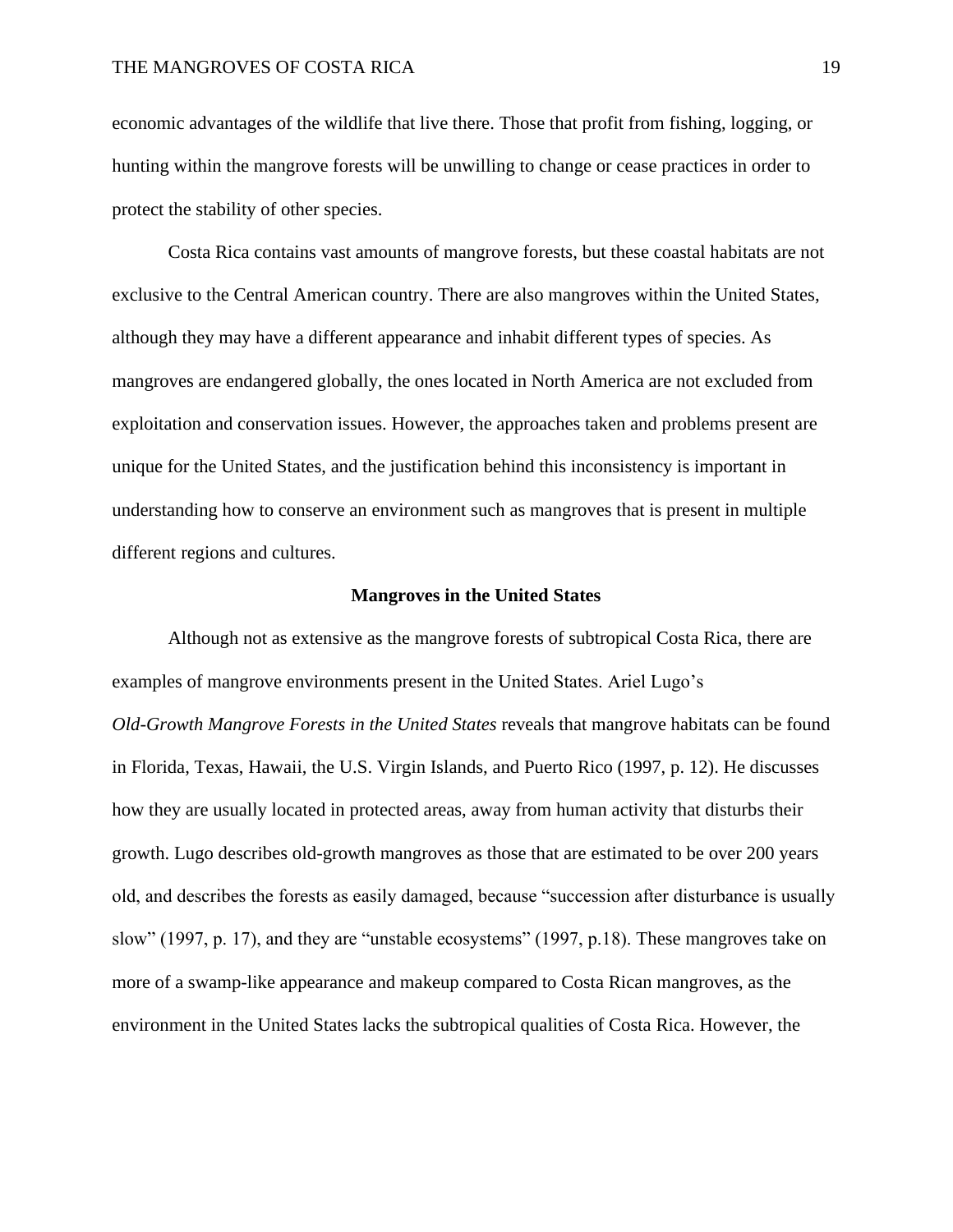mangroves in the United States are still home to many of the aforementioned native species and trees that require protection from human expansion and pollution.

# **Mangrove Conservation Efforts in the United States**

Mangrove conservation within the United States occurs primarily by policymaking that aims to protect the swamps' ecosystems and prevent human expansion from disrupting the mangrove's wellbeing. Conservation within the United States includes replanting lost mangrove trees (Lugo, 1997). There are few laws that protect mangroves within the United States specifically, the 1996 Mangrove Trimming & Preservation Act being the most noticeable. This act determines that mangroves are ecologically important habitats that require protection, and through appropriate agricultural and trimming practices, they can continue to thrive in the United States. The act specifies who is permitted to trim a mangrove forest and how they can do so without harming the important mangrove plants. The act states "It is the intent of the Legislature to protect and preserve mangrove resources valuable to our environment and economy from unregulated removal, defoliation, and destruction" (1996 Mangrove Trimming & Preservation Act). Although this ruling is very useful in the fight to preserve mangrove forests, it is only a law in Florida. To determine why so few laws exist in the United States pertaining to mangrove protection, we must examine how the country's strategies differ from Costa Rica's.

#### **An Explanation for a Difference in Preservation Tactics**

Different countries approach the concepts of environmental conservation and biodiversity protection depending on their culture, legal system, and landscape. Mangrove forests are threatened globally, but this does not mean every country that contains a mangrove environment has dedicated time and money to preventing the exploitation of its resources. Costa Rica is perhaps a model for conservationism and ecotourism, but why is the population devoted to such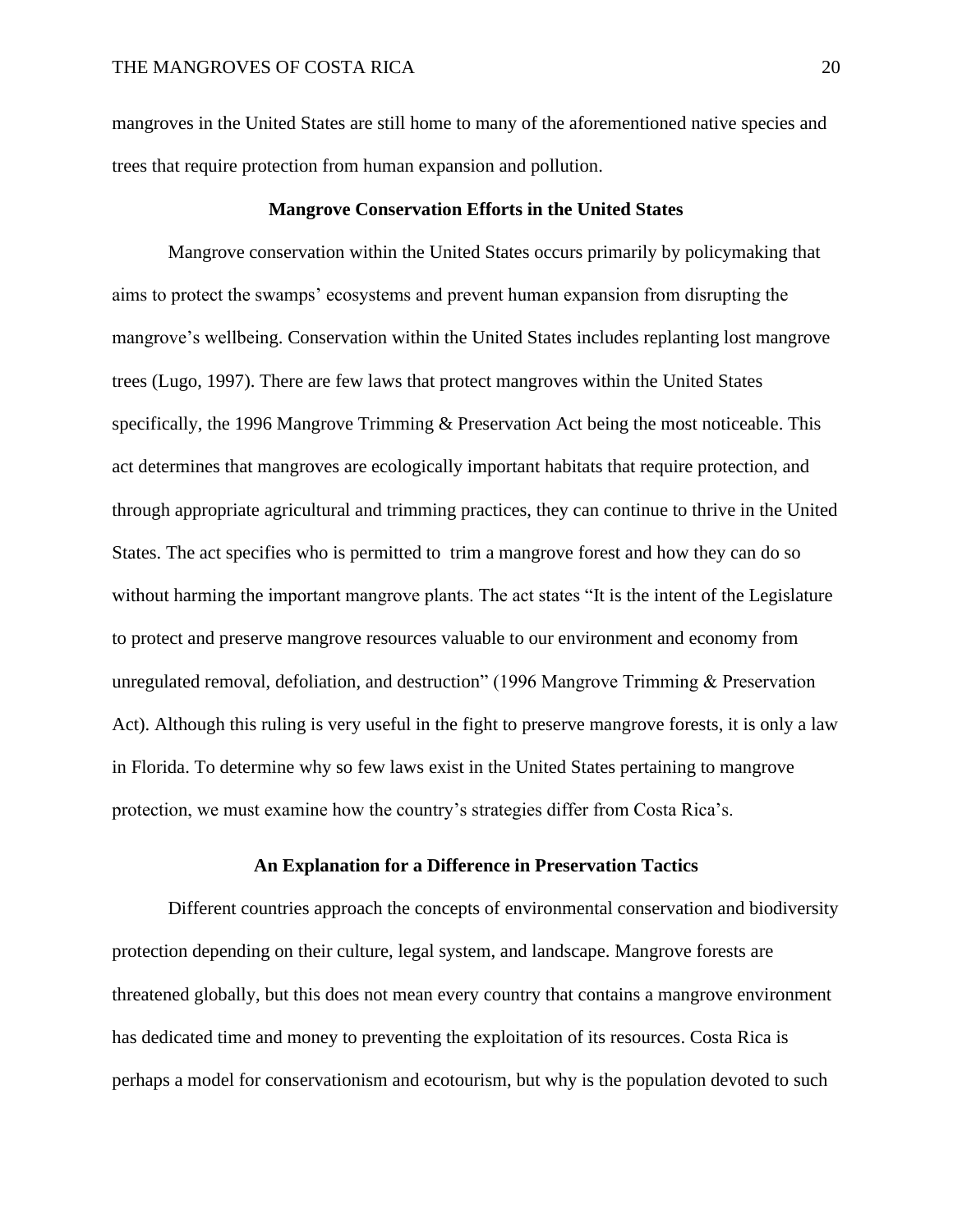causes? Costa Rica possesses a climate that greatly differs from the United States, but why is there more evidence of mangrove protection in the Central American country compared to the United States? To answer these questions, one must investigate the process of environmental education, conservation policymaking, and physical environment in both countries.

# **Culture**

Environmental education has been a focus of Costa Rican culture for quite some time. In *Education, Community Engagement and Sustainable Development: Negotiating Environmental Knowledge in Monteverde, Costa Rica*, the author Nicole Blum writes "Since the 1980s, Costa Rica has been one of the acknowledged international leaders in efforts to promote environmental learning, and national policy includes a three-fold national development strategy which simultaneously promotes education, conservation and ecotourism" (Blum, 2012, p.23). This process of education begins with children and continues long after one has finished formal education and entered the workforce in Costa Rica. The country believes that all citizens are entitled to an education, thus providing schoolchildren the resources to become environmentallyconscious residents and even policymakers in the future. Acknowledgement and protection of sensitive environments such as mangroves is encouraged within the Costa Rican government and educational system.

Blum states that "the general public in Costa Rica is keenly aware and informed about environmental issues…" (2012, p.25). This awareness means the average Costa Rican would understand both the importance of a mangrove and why they are being compromised. In the United States, however, this may not be the case. In *Living Through the End of Nature: The Future of American Environmentalism,* author Wapner comments " …American environmentalism seems to have finally found a hearing in Washington…not since the 1970s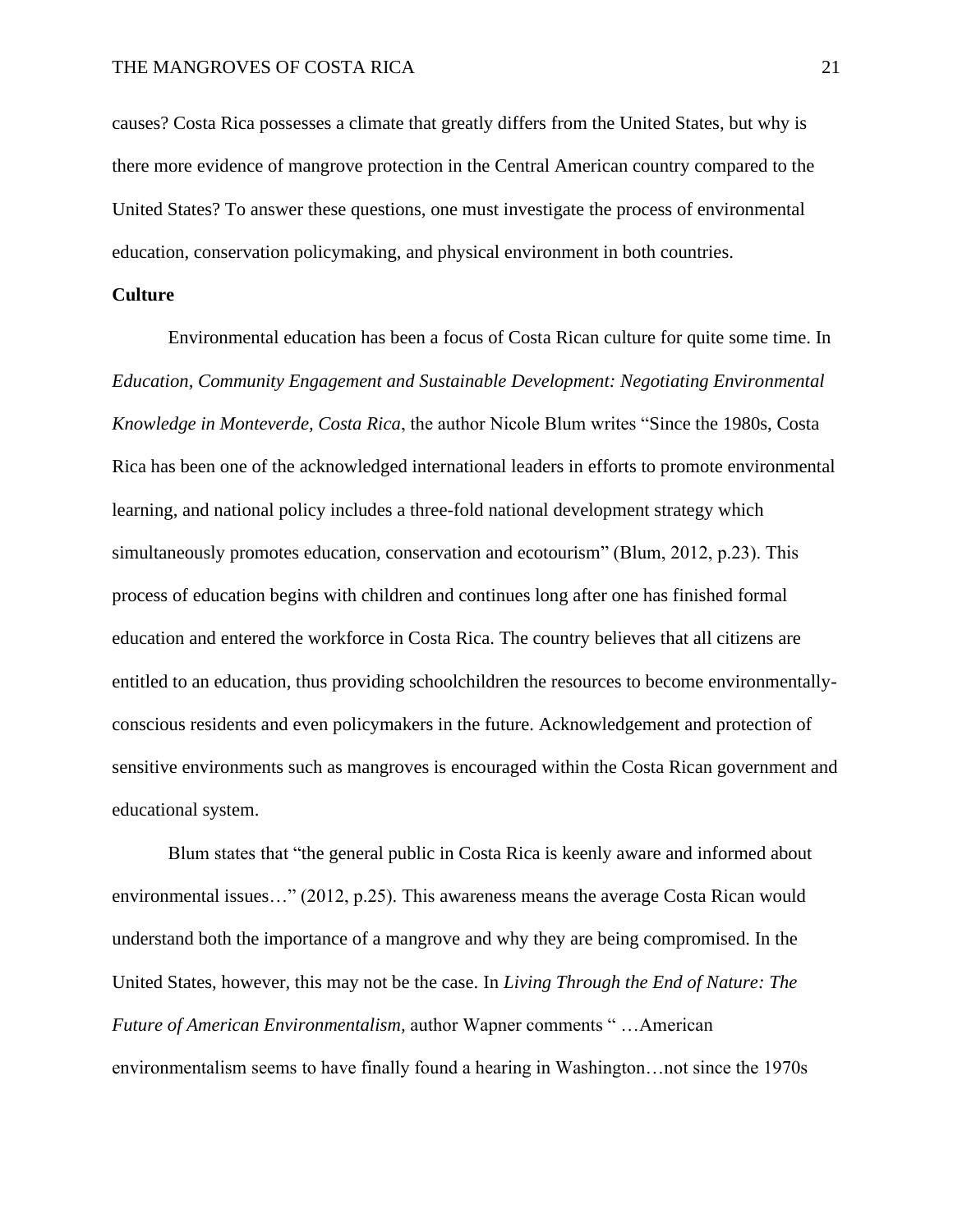have the political stars been aligned to enable environmentalism's message to be heard and its recommendations to be adopted" (Wapner, 2013, p.10). Without the activism necessary to educate a population on environmental issues, American citizens are less likely to know about the issues surrounding mangrove preservation. This lack of awareness is not present in the Central American country. Costa Rican citizens identify more with an environmentalism lawmaking strategy than many citizen in the United States align with, therefore they are better versed on mangrove disappearances and protection strategies.

American environmentalism is the subject of Paul Wapner's *Living Through the End of Nature: The Future of American Environmentalism*. Wapner considers the United States in a postnature age that can either revert to naturalism or move forward into a technological age that ignores environmental policy or protection (Wapner, 2013). Tourism in the United States primarily focuses on landmarks and cities, not natural habitats. This differs from Costa Rica's view of tourism. Tourism is a large part of the Costa Rican economy, and attracting tourists to their homeland is an integral part of a surveyed group's goals in the country (Broadbent et al., 2012). By conserving wildlife and positively contributing to mangrove forests, they are visually attractive to visitors who are willing to pay to tour them. This focus on preserving the subjective beauty of Costa Rica's environment leads to a sense of pride among Costa Ricans. The citizens believe protected areas are important because they contain the species of animals and fauna that attract tourists. This aspect of Costa Rican culture associated with ecotourism seems relatively young, as households involved in tourism were younger and more educated than those which were not (Broadbent et al., 2012). This result suggests that the demographic attracted to work in the tourism industry is young and highly educated, meaning that the foreseeable profit in such an industry is high.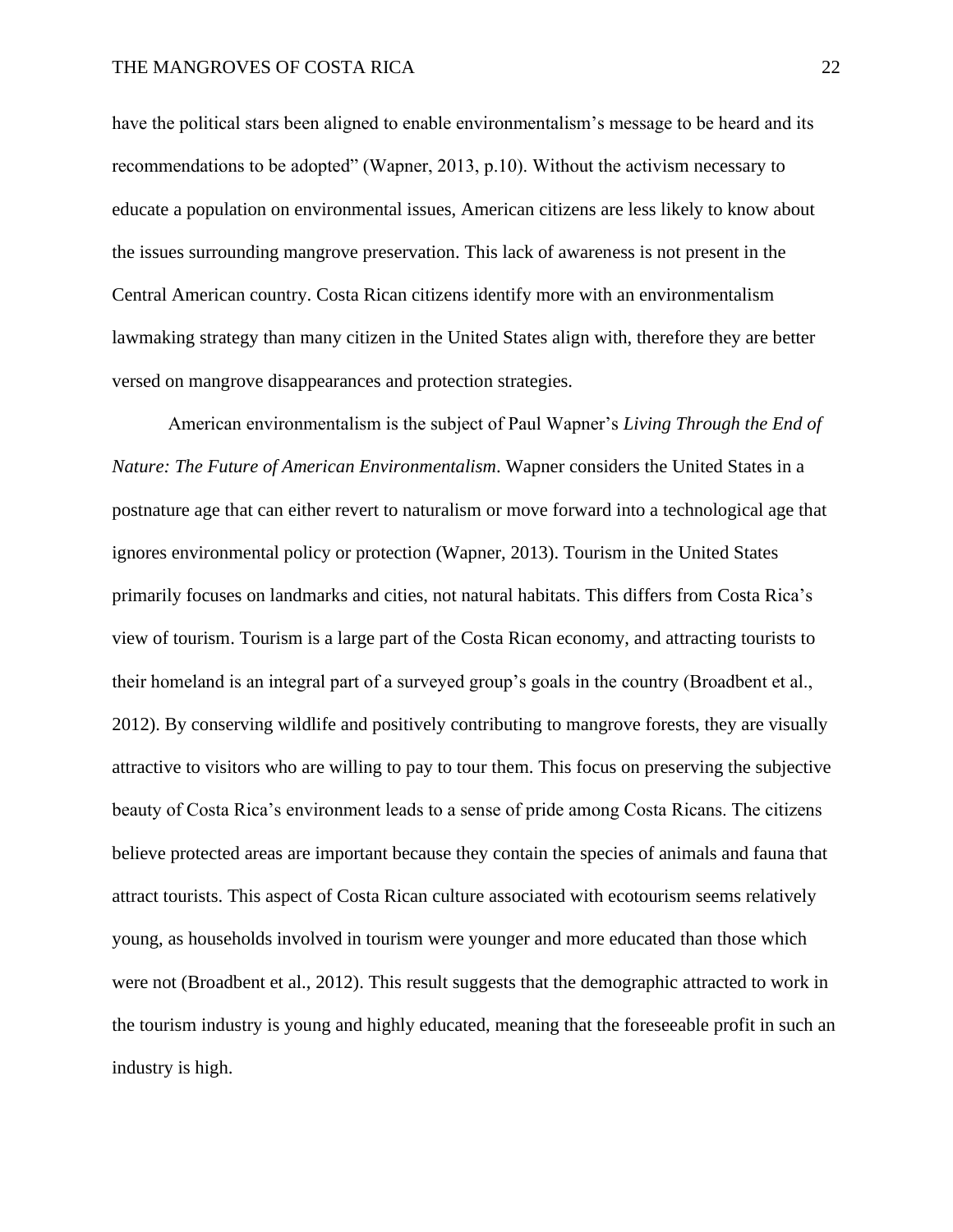# **Legal System**

The United States has embraced stages of environmental protection. Other eras possess an emphasis on economic growth that oftentimes ignores the wellbeing of its habitats. An example of a period of time in the United States that experienced a growth in environmental policy occurred in the late twentieth century, as the authors of *American Environmental Policy: Beyond Gridlock* explain, "Between 1964 and 1980…the U.S. Congress enacted 22 major laws dealing with the control of pollution and the management of private lands, public lands, and wildlife…giving the government a central role in protecting and improving air and water quality" (Klyza & Sousa, 2013, p.1). The United States passed these laws in a time period where opposition to environmentalism in the country was easily overpowered by those who wished to protect the land, water, and wildlife. After this era of success, Congress had difficulty passing new environmental policies, unable to agree on how to solve environmental problems (Klyza & Sousa, 2013, p. 86). In contrast, Costa Rica has maintained an environmental-heavy focus since the nineteenth century, and has not experienced the amount of political disagreement that plagues environmental policy decision making in the United States. Consequently, mangrove protection is not a high priority in the United States because its legal system often overlooks environmental protection in favor of other issues.

# **Environment**

Ecotourism thrives in Costa Rica because of the country's rich and visually appealing ecosystems that attract visitors from around the world. Central America contains a combination of landscape features found in both North and South America, acting as a biodiverse bridge that connects species which would otherwise not interact. Authors of works focusing on the biodiversity present in Central America often note this feature, as Falk Huettman writes in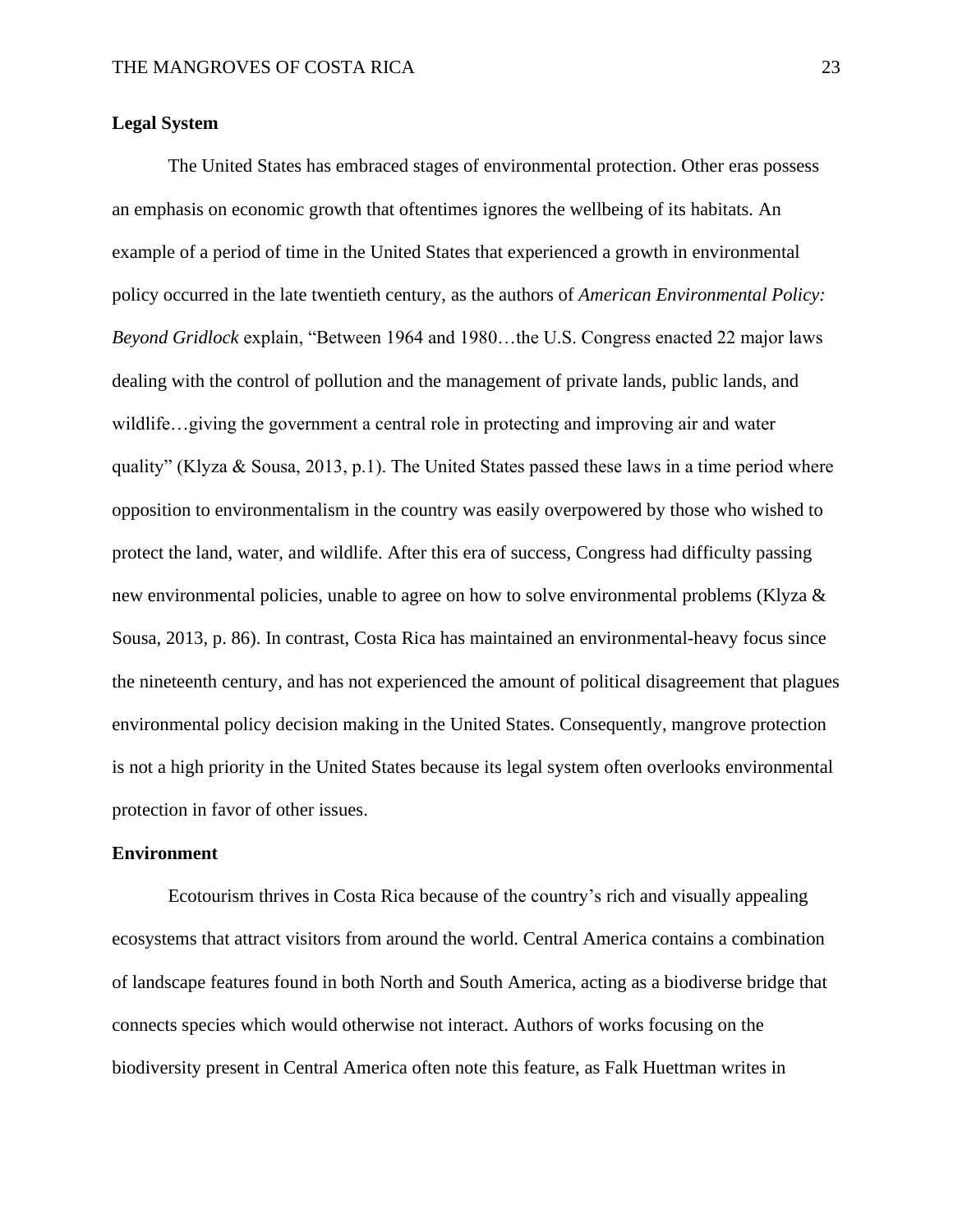*Central American Biodiversity: Conservation, Ecology, and a Sustainable Future*, "This unique combination of habitats and environmental setups has, over thousands and millions of years, resulted in a highly diverse land and seascape with unique weather patterns and subsequent species..." (2015, p. 15). The conditions present in Costa Rica are distinctive, and the United States simply lacks the tropical or subtropical atmosphere necessary to facilitate the conditions found in Central America.

In the United States, a colder climate presents a possibly deadly issue for mangroves: frost. As mentioned in *Old-growth Mangrove Forests in the United States,* "Frost limits mangrove establishment in many locations (McMillan 1971)" (Lugo, 1997, p.13). The mangroves present in the United States are not as developed as those found in Costa Rica due to a difference in weather patterns. The lack of subtropical conditions means that mangroves in the United States are not as biodiverse as those located in Costa Rica.

Lugo admits in his writing that "frequent disturbances prevented mangroves in the U.S. from reaching a large size" (1997, p.14). The lack of development in mangroves located in the United States leads to less unique or exotic species, as the amount of land available for the mangrove to grow correlates to the number of species that can live within its forests. A smaller number of creatures can signify a lack of demand for tourist activity, as the Costa Rican ecotours are often tied to viewing the plants and animals that inhabit the mangrove. Simply put, the mangroves of the United States are not as attractive to a tourist or worth protecting to a citizen because their smaller size means they are viewed as insignificant. Mangrove forests face challenges globally, and each country is responsible for protecting and educating their citizens on the importance of such a habitat. Taking the current attitude and methods utilized into consideration, what lies in the future for mangrove forests?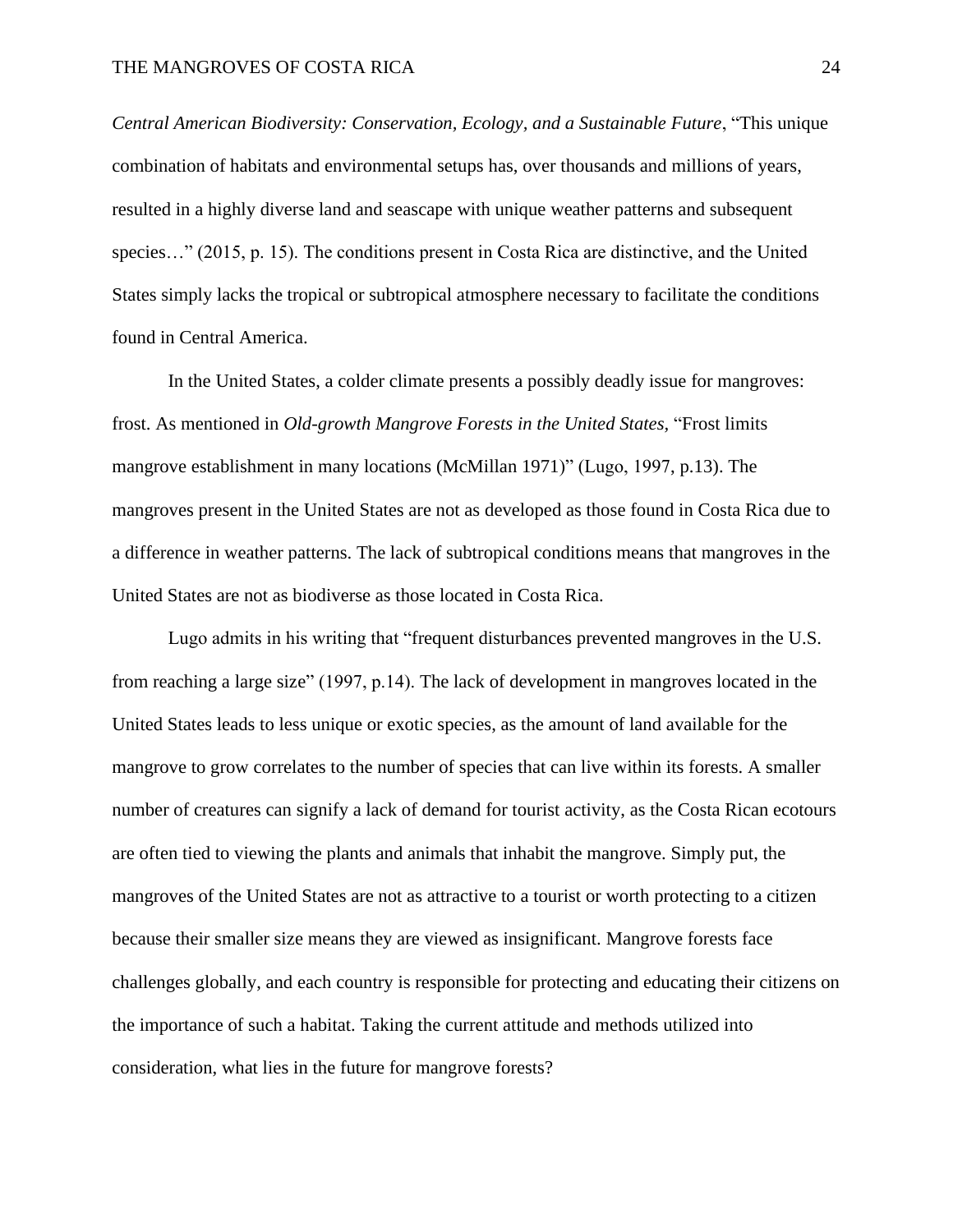#### **Moving Forward: The Future of Mangroves**

One of the main concerns surrounding the disappearance of mangroves is the decline of biodiversity that would occur due to the loss of mangrove forests. International lawmakers have begun to recognize a need for protective measures, as Robert Pringle writes in the article "Upgrading protected areas to conserve wild biodiversity" that by 2020 10% of coastal areas "should be conserved" in the form of protected areas and conservation methods (2017, p.91). These protected mangroves will not only save wildlife, as Pringle claims that "protected areas often reduce poverty and increase the well-being of rural populations" (2017, p.91). Ten percent of all coastal areas is not enough to sustain global mangrove populations, as not all of the specified ten percent most likely contains mangrove forests. Therefore, additional action will be needed to slow the deforestation, overfishing, and pollution that plagues coastal environments.

Since true mangrove tree species are low in number, another problem mangroves will continue to face is a domino-effect that can occur if these species are disrupted and eliminated. In *Mangrove Ecosystems: A Global Biogeographic Perspective*, the authors explain "one key finding... is the disproportionately large number of species supported by a small number of mangrove tree species" (Rivera-Monroy et al., 2018, p. 76). The extinction of a single mangrove tree species could wipe out a multitude of birds, amphibians, and mammals that use the aforementioned trees to hunt, breed, and survive. Any species native to the mangrove is endangered by the extinction of a single other species within the ecosystem. As such, the protection and conservation of all a mangrove's resources and inhabitants are vital to their future survival.

Regardless of the damage that has been done to mangrove forests, there is still hope for recovery and continuous survival. Pringle writes "Ecological degradation can be halted or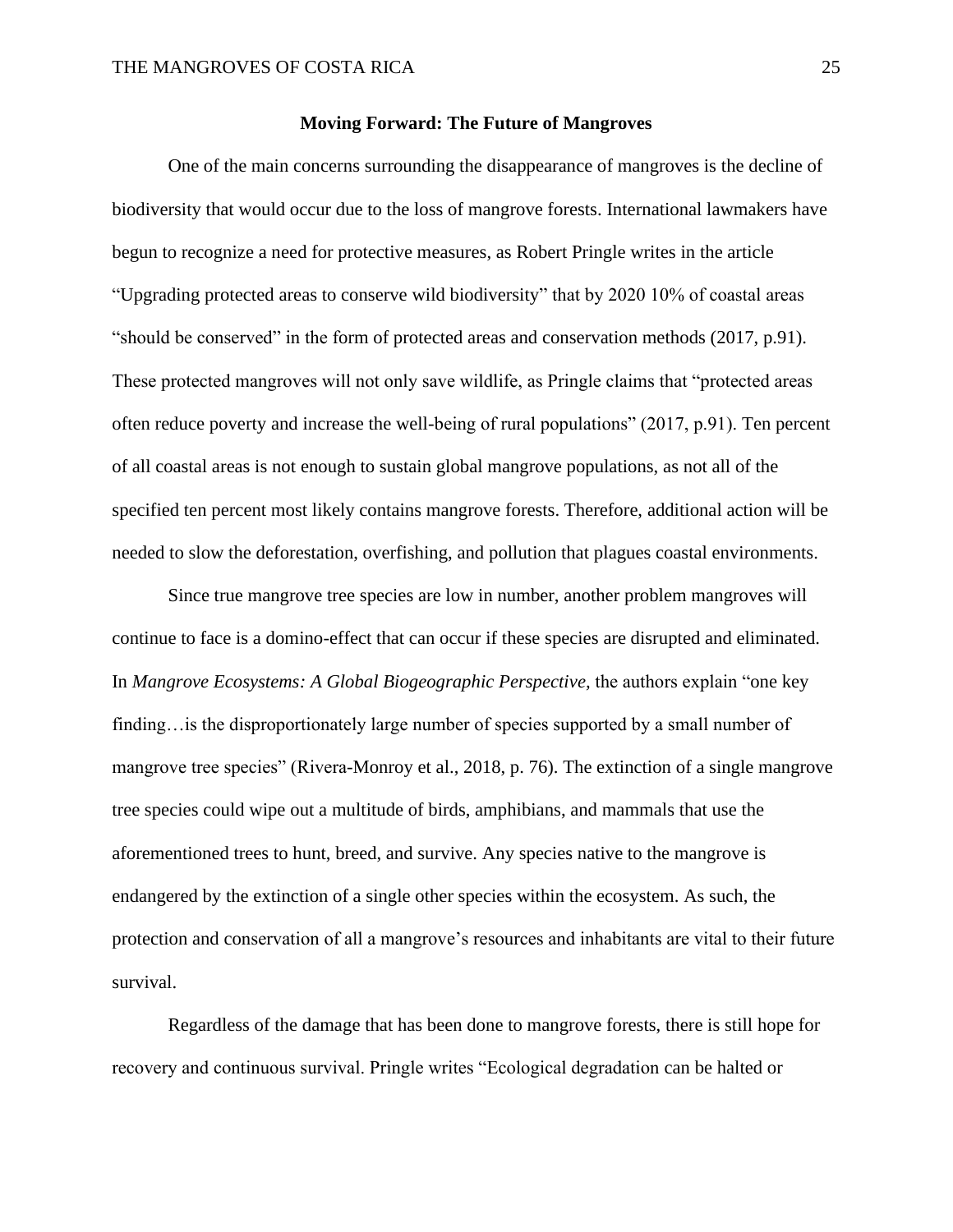reversed, and management structures overhauled, setting ecosystems on trajectories towards recovery" (2017, p.92). Protected areas prevent problems within the food chain or ecosystem by prohibiting hunting, fishing, or extraction of forestry. By continuing to pass laws that prevent logging in mangrove forests, regulate the amount of shrimp and other fish removed from the environment, and prohibit corporations from polluting the water used by mangroves, the forests can survive and continue to serve as one of the most biodiverse ecosystems on the planet.

#### **Mangroves, Environmentalism, and Enriching a Global Education**

It is essential to connect this concept of mangrove conservation and differing protection strategies with the creation and encouragement of globally educated students. By studying environmentalism and environmental policy through the lens of mangrove forests, one gains a new perspective on the circumstances that produce natural parks, protected areas, or overharvested lands that suffer from human activity. Contrasting cultures surrounding environmental protection allows for a viewpoint unable to be found by focusing on a single country's environmentalism. Projects such as these give a student the ability to critically analyze why two countries may approach an issue in a different way and the ideologies that drive their decision-making. Each research topic pertaining to this analysis can be applied to a global education.

By traveling to Costa Rica and seeing a mangrove forest firsthand, a student can learn through experience. There is no denying the biodiversity present in a mangrove when witnessing it firsthand, as one who travels to Costa Rica can meet the infamous capuchin monkeys, lizards, insects and plants that live within a coastal environment. A global education requires an understanding of diverse cultures, policies, and environments that make a country unique. This variety of resources may serve as a challenge to international relations, as one country's people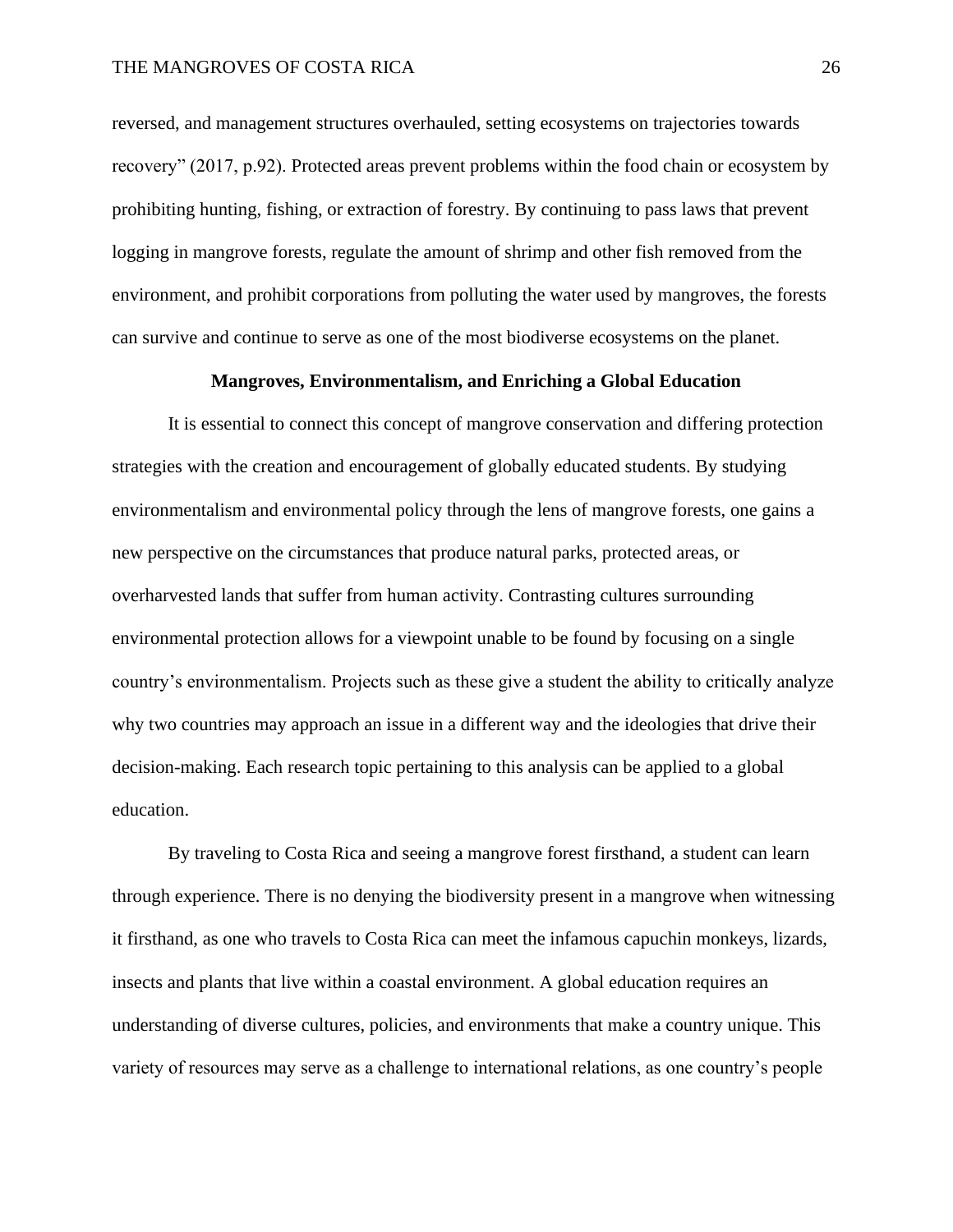can struggle to understand the perspective and culture of another population. By educating others, even through a topic as niche as mangrove conservation, an understanding and empathy for differing policies can be gained. Traveling abroad and studying another country's conservationism can lead to a student's interest in their own country's legal system and environmental policy.

# **Why Studying Mangroves are Important**

When researching endangered habitats and ecosystems that are threatened by human activity, two of the most common results displayed by various media are coral reefs and rainforests. These are important environments to protect and the benefits of their productivity to humanity are also noteworthy and often ignored in favor of expansion or exploitation. However, mangrove forests are overlooked compared to these popular areas, and their usefulness to both wildlife and humans is often understated. This lack of information surrounding mangroves does not make them less important to protect than other endangered habitats, as the aforementioned biodiversity and human benefits contained within a mangrove are immeasurable.

By researching and publishing information related to the importance of mangrove forests, a reader can learn why these ecosystems are diminishing. Education is an important part of conservation, as is exemplified in the ecotourism present in Costa Rica. By allowing tourists to learn about a unique environment by viewing it without causing harm to its inhabitants, the creatures gain the benefit of additional advocates for their wellbeing. Tourists can go on to tell others of their newly found information, and they may be more inclined to protect an environment they find interesting and have an emotional attachment to from an experience. If one can show an audience that mangrove forests are in need of environmental policy reform in order to be saved, those readers may choose in the future to advocate for the conservation of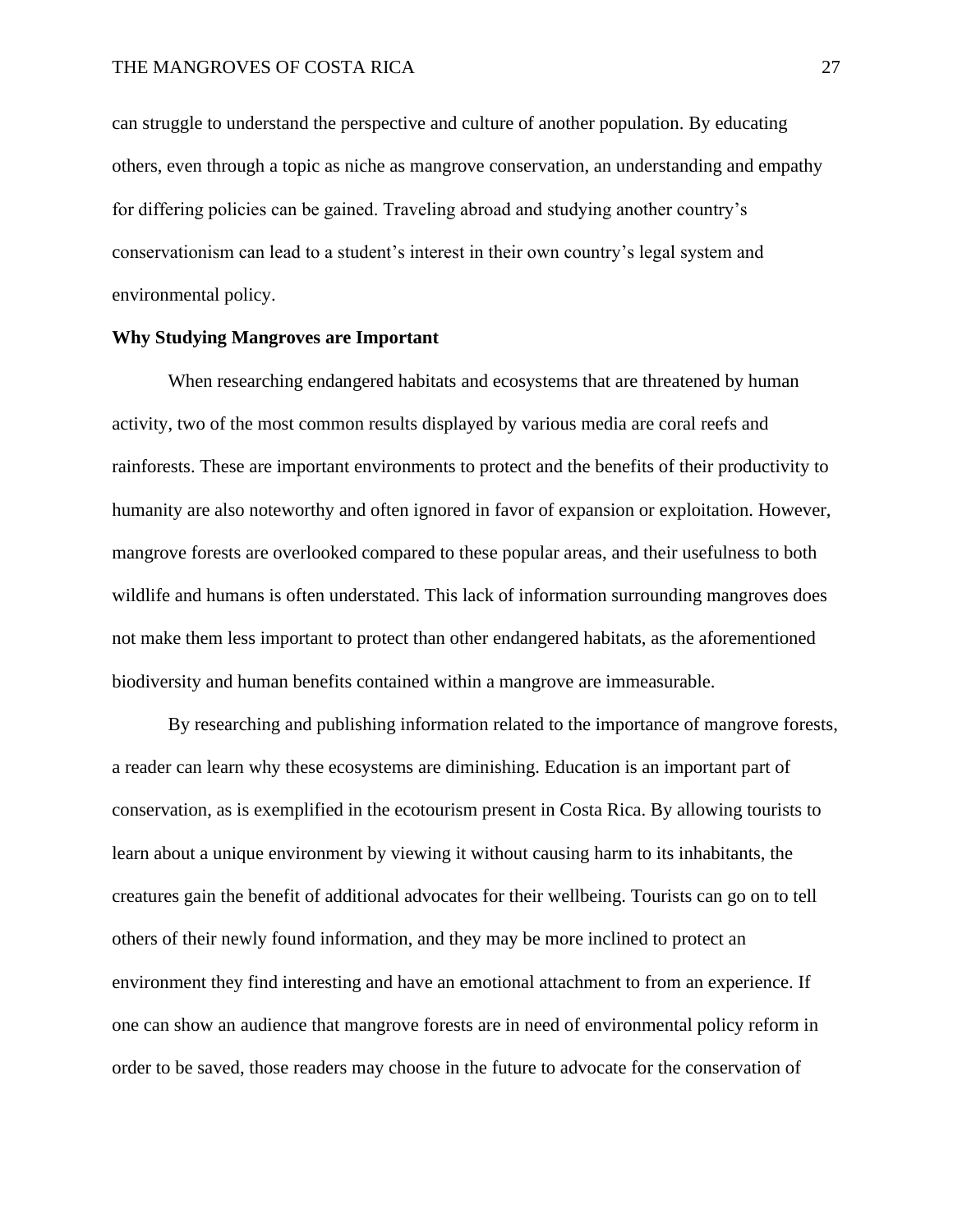mangrove forests. Environmental education in Costa Rica created a culture of citizens that strive to maintain their surroundings in order to maximize its appeal, and this strategy can be applied globally to stimulate appreciation and protection of endangered habitats.

# **Why Studying Differing Environmental Policy is Important**

A difference in approaches to environmental policy can explain a variance in environmental health and attitude towards nature between the United States and Costa Rica or other countries. The policies enacted by a country are often driven by their underlying values and culture. This is evident in the case of Costa Rica's environmentally-conscious lawmaking, the result of education surrounding conservationism that begins in a Costa Rican's childhood. In another example, the lack of prevalent lawmaking to protect mangroves in the United States is explained by their current political climate. Once the differences between two countries are understood, one can understand why they approach topic such as environmental conservation differently. The United States could adapt Costa Rica's approach to mangrove protection by educating their populace about the mangrove forests within the United States, beginning at an early age and continuing into adulthood. In analyzing the policies of multiple countries, a reader can learn new ways to combat environmental problems. Studying international environmental policy is important because it allows a student to gain new perspectives and lawmaking strategies.

#### **Conclusion**

Mangroves are biologically priceless marine environments that contribute to a massive amount of primary production, consumer good creation, and wave protection to coastlines in tropical climates. They feature thousands of unique organisms that have adapted to thrive in salty, varying water levels. Mangrove forests are endangered globally due to human expansion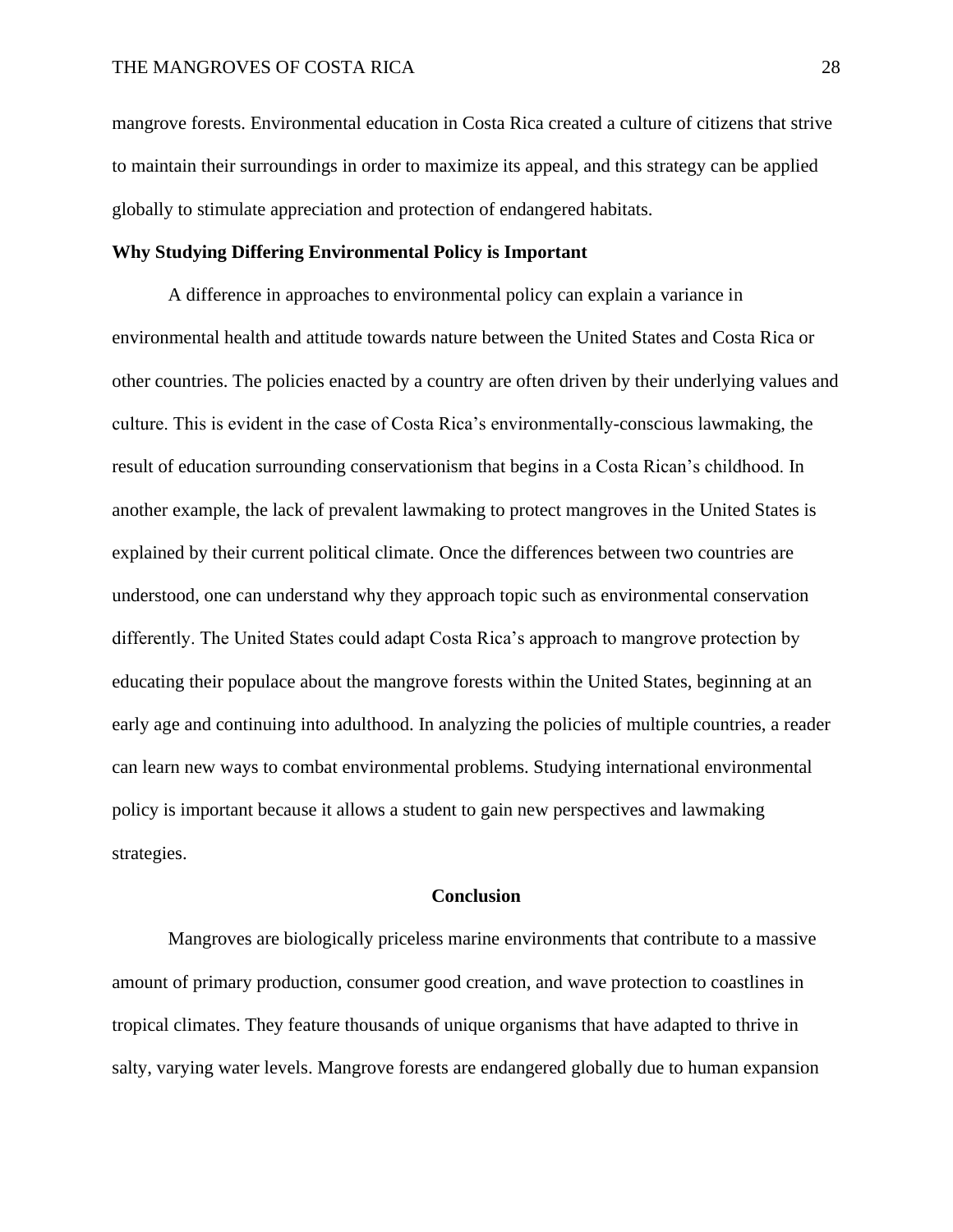# THE MANGROVES OF COSTA RICA 29

and pollution which kill the vegetation that give mangroves their densely populated, biodiverse reputations. The growing market for seafood and a need for larger amounts of land cause devastation to mangrove forests. The fishing industry often harms intertidal environments by depositing nutrients into the mangrove's waters. Other human activities leave the mangroves lacking in trees, healthy water, and particular species populations.

Costa Rica combats the deterioration of mangroves by encouraging environmentallyfriendly consumerism, enacting policies that prohibit exploitation of mangrove grounds, and stimulating the economy with ecotourism. Ecotourism allows for Costa Rica's tourist-heavy market to experience the unique habitat of a mangrove without harming the vegetation and animals that live within its intertidal zones. Thanks to biodiverse habitats such as mangrove forests, Costa Rica is considered a world leader in ecotourism activity. The United States also possesses mangrove forests, although their appearance and inhabitants differs from Costa Rican mangroves.

Costa Rica and the United States do not use the same strategies to conserve mangrove forests. The reasoning behind this difference in methods pertains to each country's culture, legal system, and environment. If Costa Rica is considered a model of ecotourism and conservationism, perhaps the United States can adopt such approaches to better protect their coastal habitats. Studying environmental policy while comparing and contrasting conservation methods allows for a student to better understand why two countries may not protect an environment such as a mangrove forest in an equivalent way. Global perspective is gained through such learning, and studying mangrove habitats is important to understanding why they are endangered. In conclusion, mangrove forests require protection and conservation efforts to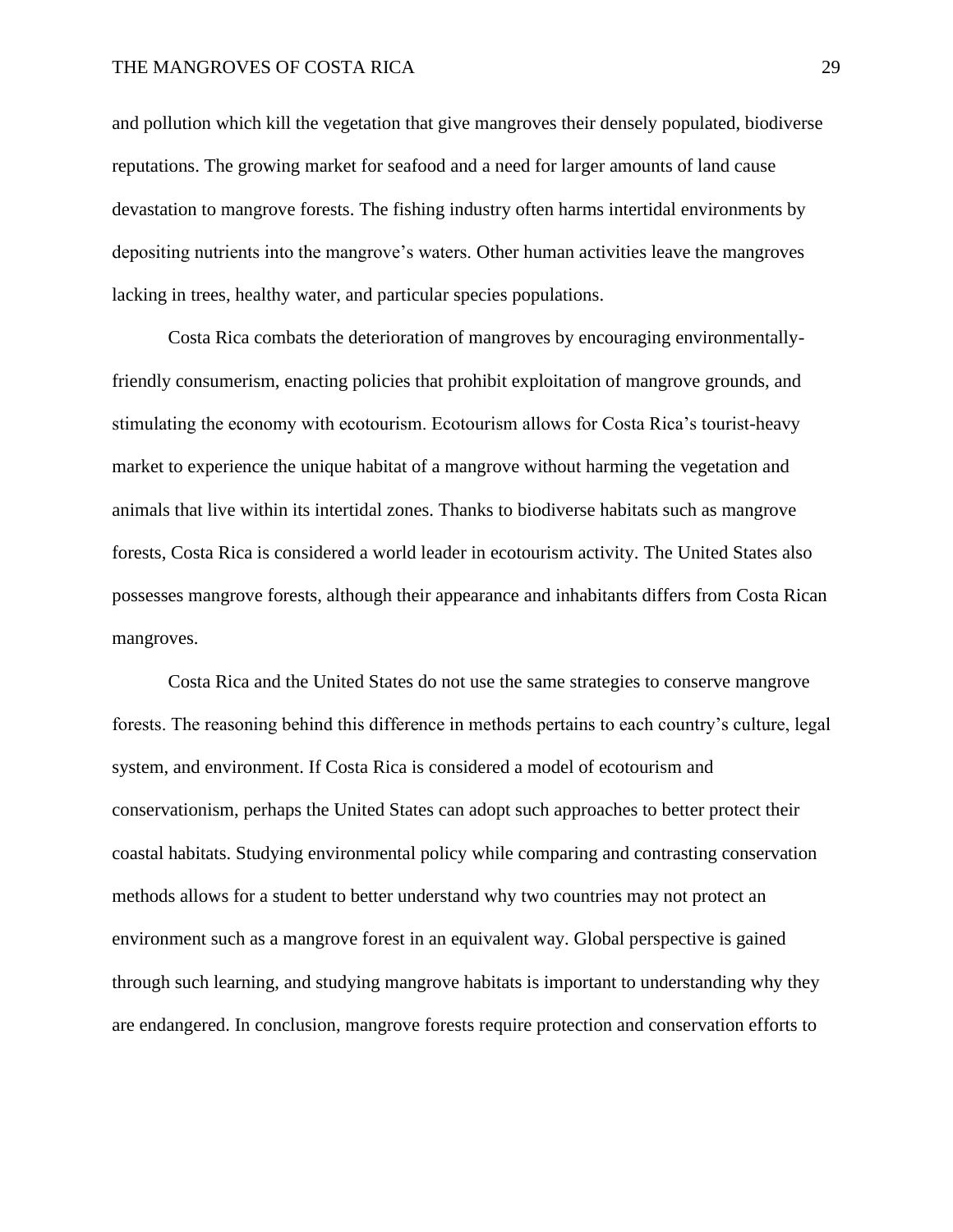cease their decline, and how each country with mangroves approaches this issue will determine the future of their mangrove forests.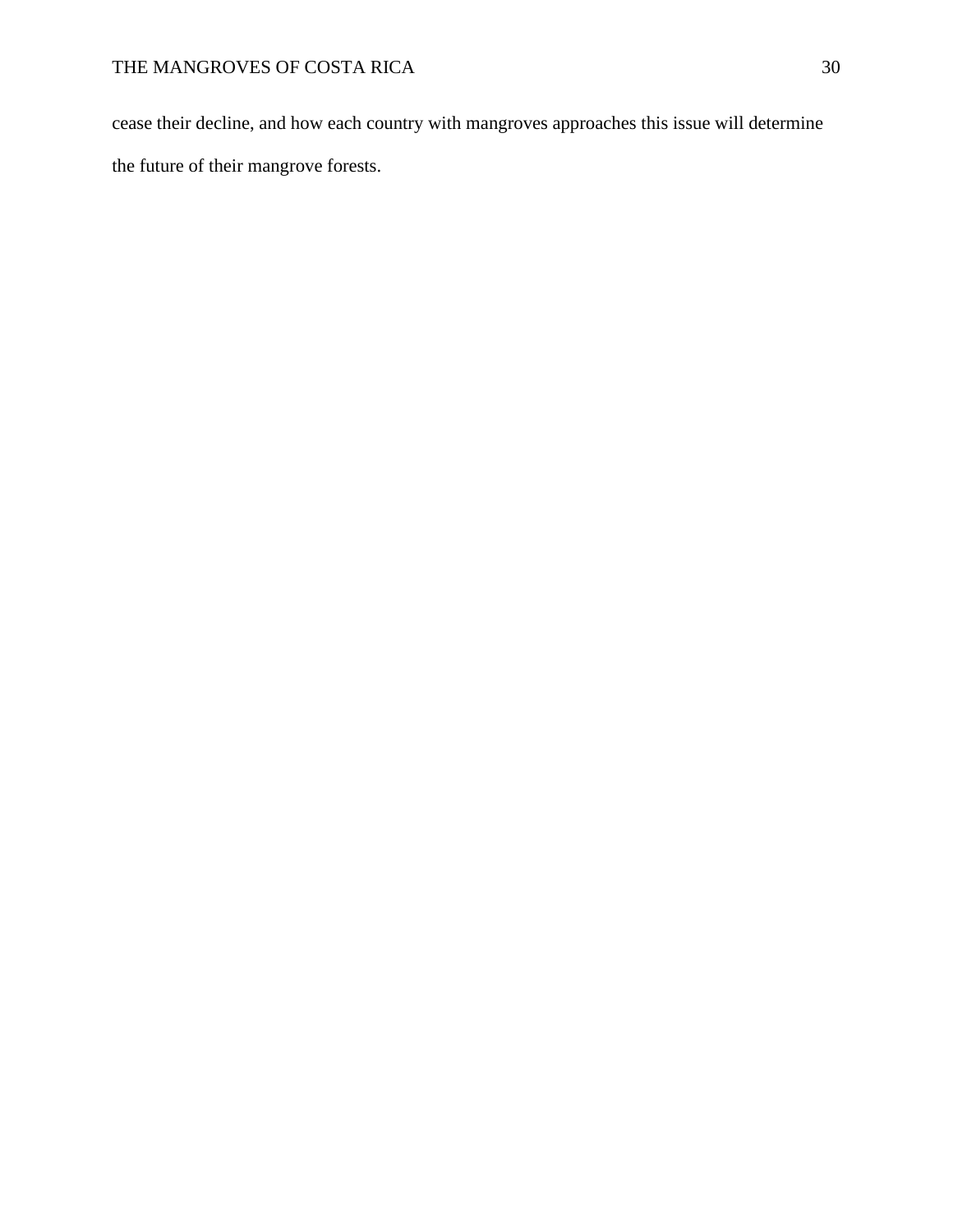# Annotated Bibliography

Ahlroth, S., Barbier, E., Benzaken, D., Blankespoor, B., Burke, L., Callaghan, D., … Zang, K. (2016, February 17). Managing Coasts with Natural Solutions: Guidelines for Measuring and Valuing the Coastal Protection Services of Mangroves and Coral Reefs. Retrieved November 15, 2019, from [http://documents.worldbank.org/curated/en/995341467995379786/Managing-coasts-](http://documents.worldbank.org/curated/en/995341467995379786/Managing-coasts-with-natural-solutions-guidelines-for-measuring-and-valuing-the-coastal-protection-services-of-mangroves-and-coral-reefs)

[with-natural-solutions-guidelines-for-measuring-and-valuing-the-coastal-protection-](http://documents.worldbank.org/curated/en/995341467995379786/Managing-coasts-with-natural-solutions-guidelines-for-measuring-and-valuing-the-coastal-protection-services-of-mangroves-and-coral-reefs)

#### [services-of-mangroves-and-coral-reefs.](http://documents.worldbank.org/curated/en/995341467995379786/Managing-coasts-with-natural-solutions-guidelines-for-measuring-and-valuing-the-coastal-protection-services-of-mangroves-and-coral-reefs)

This guidance note examines the benefits of coastal environment conservation and the value behind protecting habitats such as mangrove forests. Provided by the World Bank Group, the writing discusses various advantages of mangroves to coastlines, including the properties of a mangrove that help protect a coastline during tropical storms. The authors explain how the structure of the vegetation "reduce wave heights," thereby preventing damage to the coastline and the infrastructure, people, or wildlife present in the area. This source will be critical in proving the validity behind mangrove conservation by detailing the money and lives saved by the presence of mangroves in coastal habitats. This source differs in its specificness of statistics, as actual money amounts are attached to the research pertaining to the effects of a mangrove on an environment. The evidence of protection a mangrove forest provides reasoning behind defending the vulnerable environment. Specializing in sustainability, the World Bank Group is a skillful source for explaining the economic benefits of a mangrove forest.

Blum, N., & Ohio Library and Information Network. (2012;2011;). *Education, Community* 

*Engagement and Sustainable Development: Negotiating Environmental Knowledge in* 

*Monteverde, Costa Rica* (2012th ed.). New York; Dordrecht;: Springer. doi:10.1007/978-

94-007-2527-0.

Nicole Blum is a faculty member at the UCL Institute of Education. Her book explores the consequences of current political and social attitudes on environmental awareness and knowledge in Costa Rica. How and when Costa Rica began to be recognized for its ecotourism and environmentally-conscious policies is a main topic discussed in this work. The intended audiences for this work includes those studying the impacts of educational methods on strategies used for climate change in the country. Along with other sources, this book primarily focuses on Monteverde, Costa Rica, an area of the country often emphasized as environmentally conscious. This source will be used to examine the motives behind Costa Rica's environmental policies and protections of coastal environments. A section of the project will focus on comparing and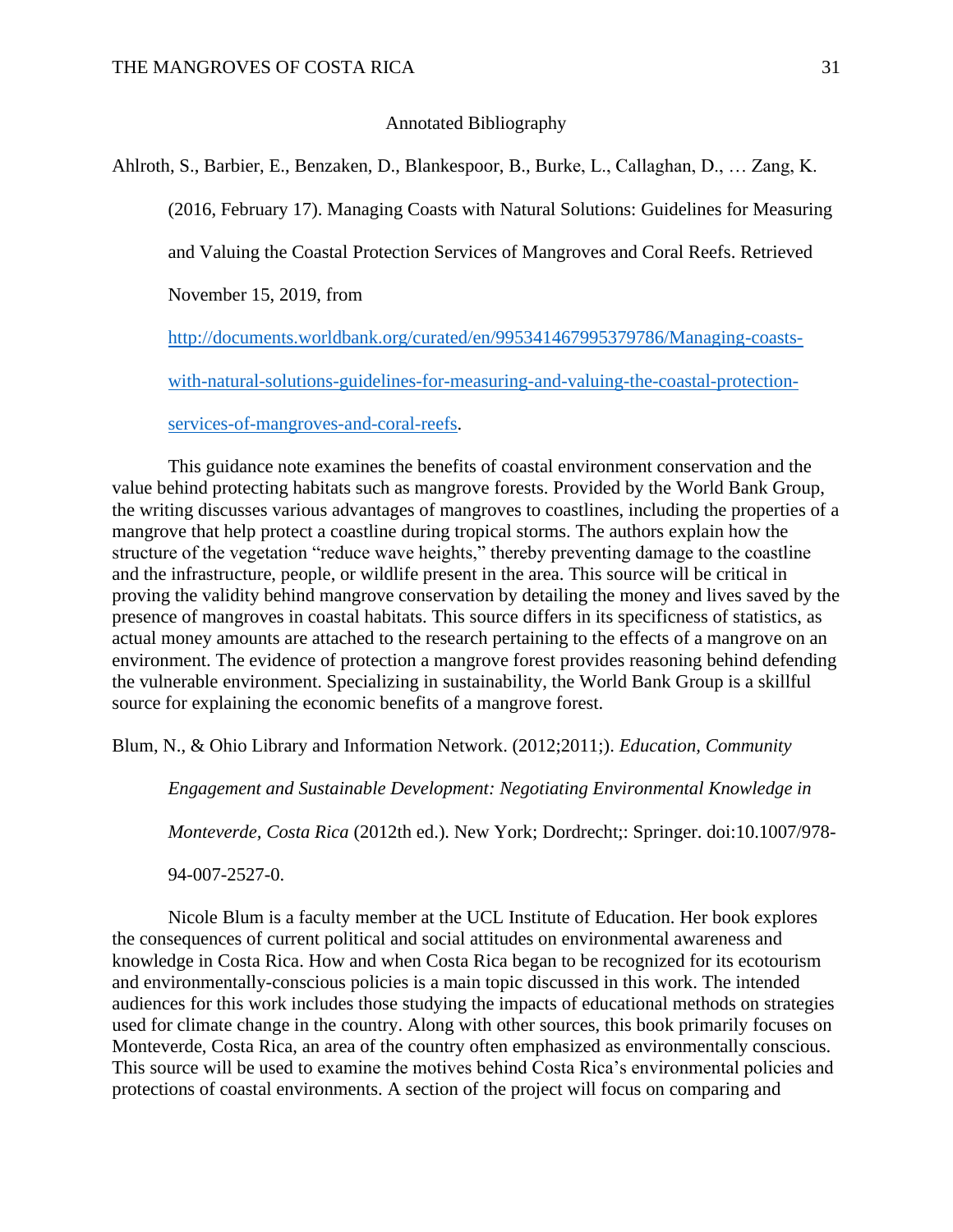contrasting these methods with those used in the United States. For someone who has never visited Costa Rica or examined its educational efforts, this book bridges the gap of knowledge and will provide information necessary to contrast Costa Rican and American environmentalism.

Broadbent, E. N., Zambrano, A. M. A., Dirzo, R., Durham, W. H., Driscoll, L., Gallagher, P., . . .

Randolph, S. G. (2012). The effect of land use change and ecotourism on biodiversity: A

case study of Manuel Antonio, Costa Rica, from 1985 to 2008. *Landscape* 

*Ecology, 27*(5), 731-744. doi:10.1007/s10980-012-9722-7.

This source is a research article from *Landscape Ecology.* It examines the development of ecotourism in Costa Rica, and the relationship between ecotourism and biodiversity in protected areas such as mangrove forests. The rise of nature-focused tours and activities may help spread awareness and educate travelers about the importance of protecting sensitive environments. This article examines this possibility through the interviewing of multiple Costa Rican families that work in the tourism industry. This source will be used to establish the origin and popularity of ecotourism in Costa Rica, and its intended audience includes those interested in this intimate view of the tourism industry. Since this country's tourism dominates its economy, it is important to describe how ecotourism impacts Costa Rican culture. This analysis will be used when conservation methods are compared and contrasted between Costa Rica and the United States. This source explains why ecotourism works for Costa Rica, and could possibly describe why it is not as popular in the United States. Using the conclusions drawn by the study, one can determine the demographic that engages in ecotourism and the characteristics of the landscapes that benefit from conservation-oriented tourism.

Cortés, Jorge, Fonseca, Ana C, Nivia-Ruiz, Jaime, Nielsen-Muñoz, Vanessa, Samper-Villarreal,

Jimena, Salas, Eva, Martínez, Solciré, & Zamora-Trejos, Priscilla. (2010). Monitoring

coral reefs, seagrasses and mangroves in Costa Rica (CARICOMP). *Revista de Biología* 

*Tropical*, *58*(Suppl. 3), 1-22. Retrieved November 15, 2019, from

[http://www.scielo.sa.cr/scielo.php?script=sci\\_arttext&pid=S0034-](http://www.scielo.sa.cr/scielo.php?script=sci_arttext&pid=S0034-77442010000700003&lng=en&tlng=en)

[77442010000700003&lng=en&tlng=en.](http://www.scielo.sa.cr/scielo.php?script=sci_arttext&pid=S0034-77442010000700003&lng=en&tlng=en)

This research paper is from CIMAR at Costa Rica University, a research center for marine studies and limnology. It examines the productivity of Costa Rican mangroves along with coral reefs and other marine environments in the country. The conclusion of the study states that "mangrove biomass and density were rather low," which is troublesome for the future of mangrove forests in that area. This research will help develop an argument to the recent deterioration of mangrove forests globally, as the study proves the frequency and diversity of mangrove species has decreased. This source differs from others used in the project because it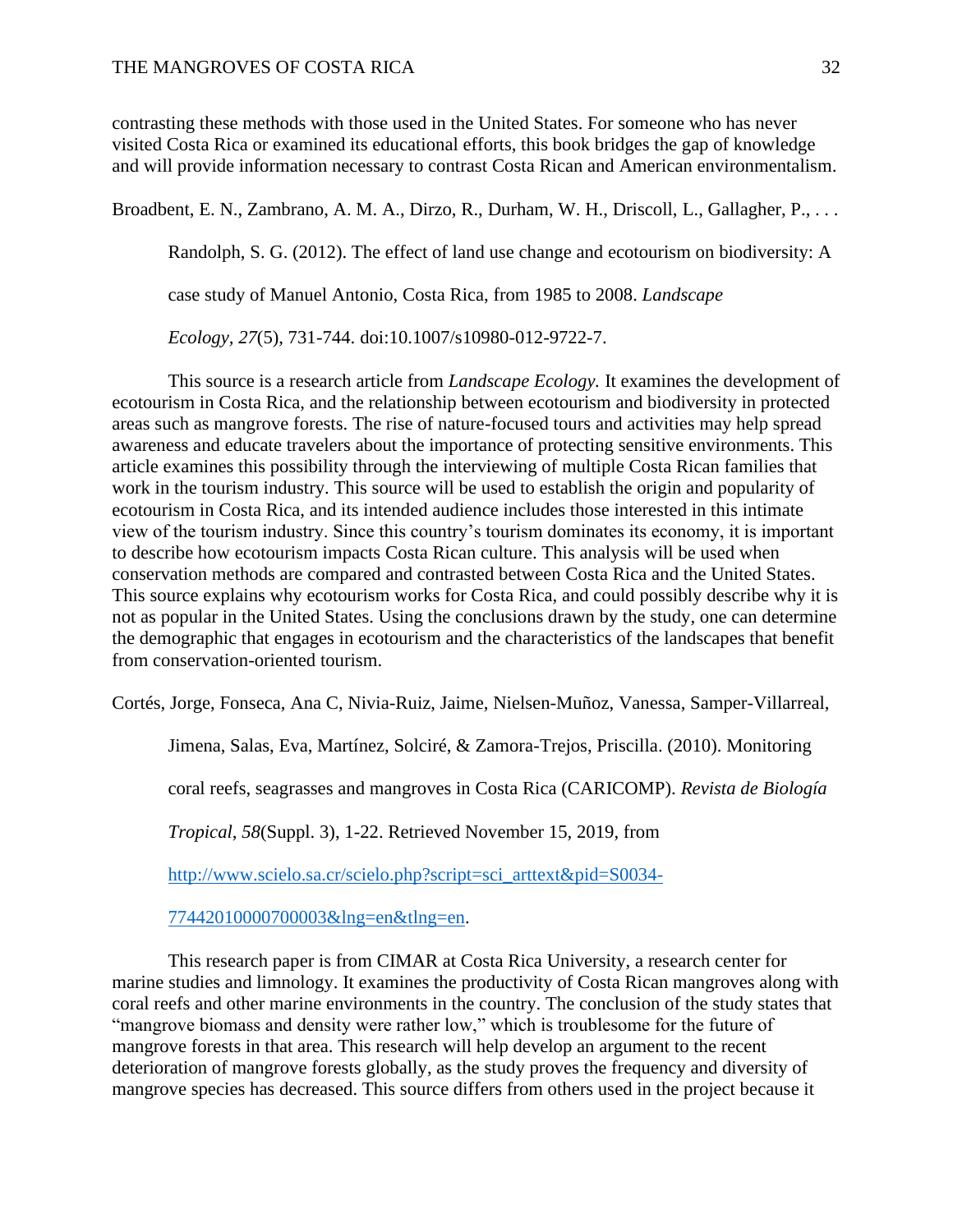focuses on the specific wellbeing of Costa Rica's mangroves. The visuals and statistics provided will support the motives behind protecting coastal habitats. Using scientific evidence to support an argument is necessary when applicable, and sources such as this study tie together the endangerment of mangroves with possible methods that can be used to save and preserve them.

Duke, N. C., Meynecke, J. O., Dittman, S., Ellison, A. M., Anger, K., Berger, U., … Nordhaus, I.

(2007, July 6). A World Without Mangroves? *Science*, *317*(5834), 41–42.

This source is an article from the *Science* magazine. The writing helps quantify mangrove loss and is intended for those interested in the future of mangrove environments. The survival and prosperity of mangrove forests are threatened by deforestation and water pollution. The article explains the process of a mangrove disappearing and its effects on the surrounding land and ocean. The closing paragraph features a call to action in order to "reverse the trend of mangrove loss," which proves it useful in describing the need for mangrove preservation. This source provides details as to why mangroves are disappearing, rather than merely stating the deterioration and where it is most prevalent. It also helps to explain the complexity of mangrove forests and their place in an ecosystem, thus proving that without them the environment would suffer. The article also establishes a link between the number of plant species in a mangrove with its size, which will be an interesting topic to explore. The biodiversity of the environment is threatened as the mangrove size decreases, and this has larger implications on the surrounding ecosystem. The organisms within a mangrove are dependent on one another and their impact on oceanic and land species cannot be ignored, because the removal of a mangrove would be detrimental to those organisms. This source emphasizes the importance of mangroves while linking the need for education and conservation surrounding mangrove forests.

# Hogarth, P. J. (1999). *The Biology of Mangroves*. New York, NY: Oxford University Press.

Attempting to expand on the misunderstood environment of mangrove forests, Peter J. Hogarth gives a detailed description of the species classified as mangroves. A member of The University of York's department of biology, Hogarth's research specializes on mangroves and marine biodiversity. This text is the most detailed pertaining to mangroves compared to other mentioned sources, and it was intended for those with no or little prior knowledge about mangroves and their environment. The marine species that live within such habitats are cataloged by their roles within the ecosystem concerning the production and consumption of organic materials. Coping mechanisms mangroves utilize to grow in the salty water they subsist in are extrapolated. An in-depth analysis of the biological mechanisms necessary for these forests to thrive is provided, along with connections to similar marine and coastal environments. Hogarth clearly emphasizes the impacts of pollution and natural events on intercoastal vegetation and the uses of the mangrove species to humans through food resources and tourism. A necessity for those wishing to explore what exactly constitutes a mangrove and why it is a biodiverse habitat teeming with opportunities for economic growth, *The Biology of Mangroves* does an excellent job of presenting the science behind mangrove forests worldwide.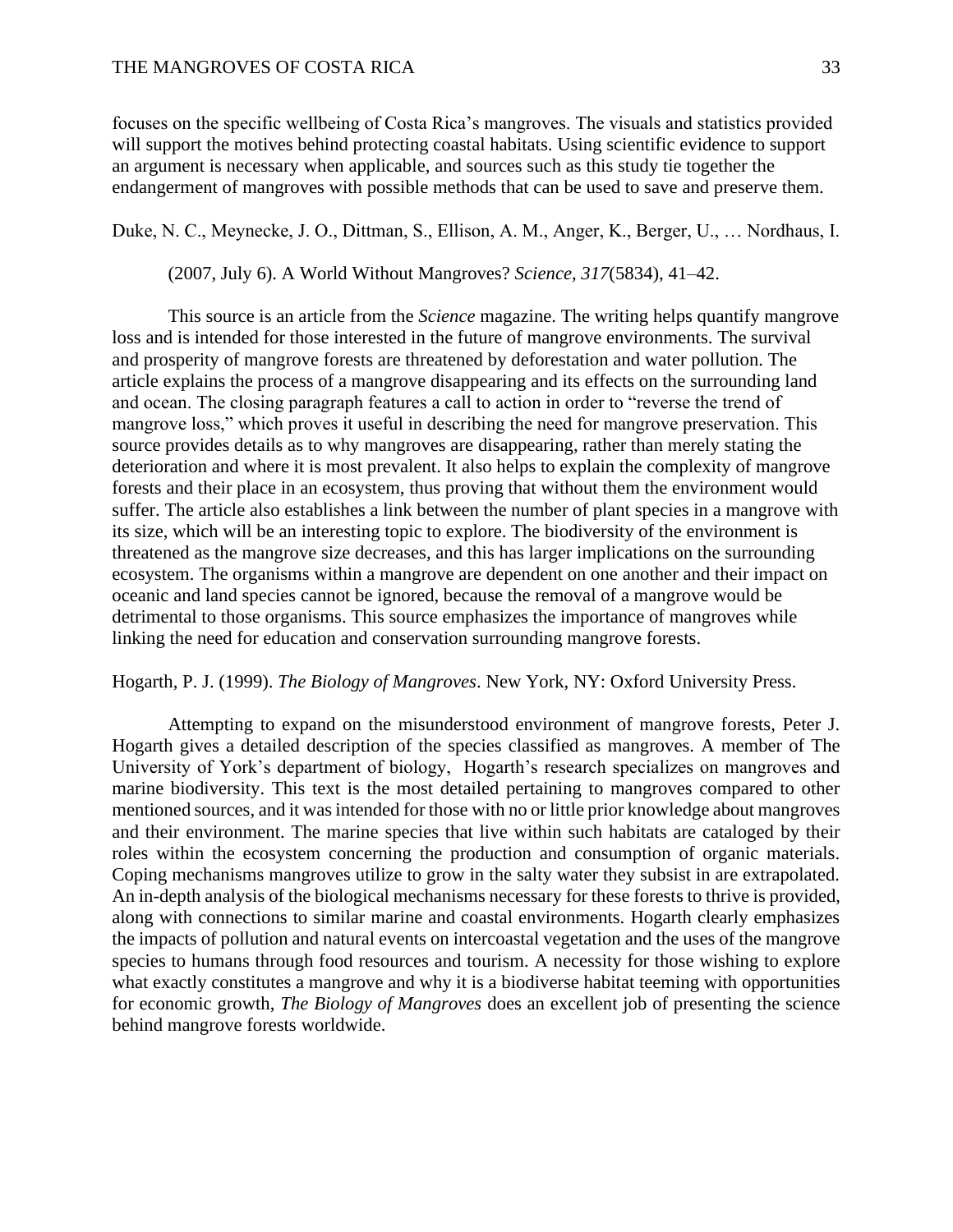Huettmann, F., 1967, & Ohio Library and Information Network. (2015). *Central American* 

*Biodiversity: Conservation, Ecology, and a Sustainable Future* (1st 2015 ed.). New York:

Springer. doi:10.1007/978-1-4939-2208-6

Falk Huettmann is a professor of Wildlife Ecology at the University of Alaska Fairbanks. One of the sites his book focuses on is located in Costa Rica, and the writing is intended for those researching Central American conservation methods. The book will be used to examine the way Costa Rica as a country thinks about sustainability and eco-friendly policies, as this will eventually be compared to the United States' attitude towards environmentalism. Although Huettmann's work may primarily discuss primates in the sense of conservation, the writing is still useful to the project because many organisms interact with mangrove environments, including primates. This is another source that features a "call to action" within its descriptions of the current issues and challenges facing biodiversity and conservation, as it recognizes a need for change. The book can also be used to suggest solutions to mangrove deterioration for both the United States and Costa Rica.

Hunt, C. A., Durham, W. H., Driscoll, L., & Honey, M. (2014). Can ecotourism deliver real

economic, social, and environmental benefits? A study of the Osa Peninsula, Costa

Rica. *Journal of Sustainable Tourism*, *23*(3), 339–357. doi:

10.1080/09669582.2014.965176.

This article published in the *Journal of Sustainable Tourism* explores the realistic impacts of ecotourism on Costa Rica. Multiple owners of businesses that engage in ecotourism are interviewed within the source. This is done in order to determine if there is an economic benefit for native Costa Ricans within the tourism industry, and how this benefit compares to nonnative workers who do not work in the industry. By analyzing the demographics of those that make a career from offering ecotourism in Costa Rica, one can estimate the likelihood of a similar system's profitability in the United States. Therefore, this source will be useful in the latter part of the project that will compare Costa Rican conservation efforts with those of the United States. The unique study presented in the article describes who cultivates ecotourism and may provide insight as to why they work in the industry. This information will help outline the culture within Costa Rica that allows for environmentalism to thrive.

Hutchings, P., & Saenger, P. (1987). *Ecology of Mangroves*. St. Lucia: University of Queensland

Press.

Patricia Huthchings and Peter Saenger have extensive backgrounds in coastal environmental research. Hutchings is an editor-in-chief of *Marine Pollution Bulletin* and Saenger is a professor of coastal management at Southern Cross University. *Ecology of Mangroves* offers the detail and well-organized research that Hogarth's *The Biology of Mangroves* exemplified, and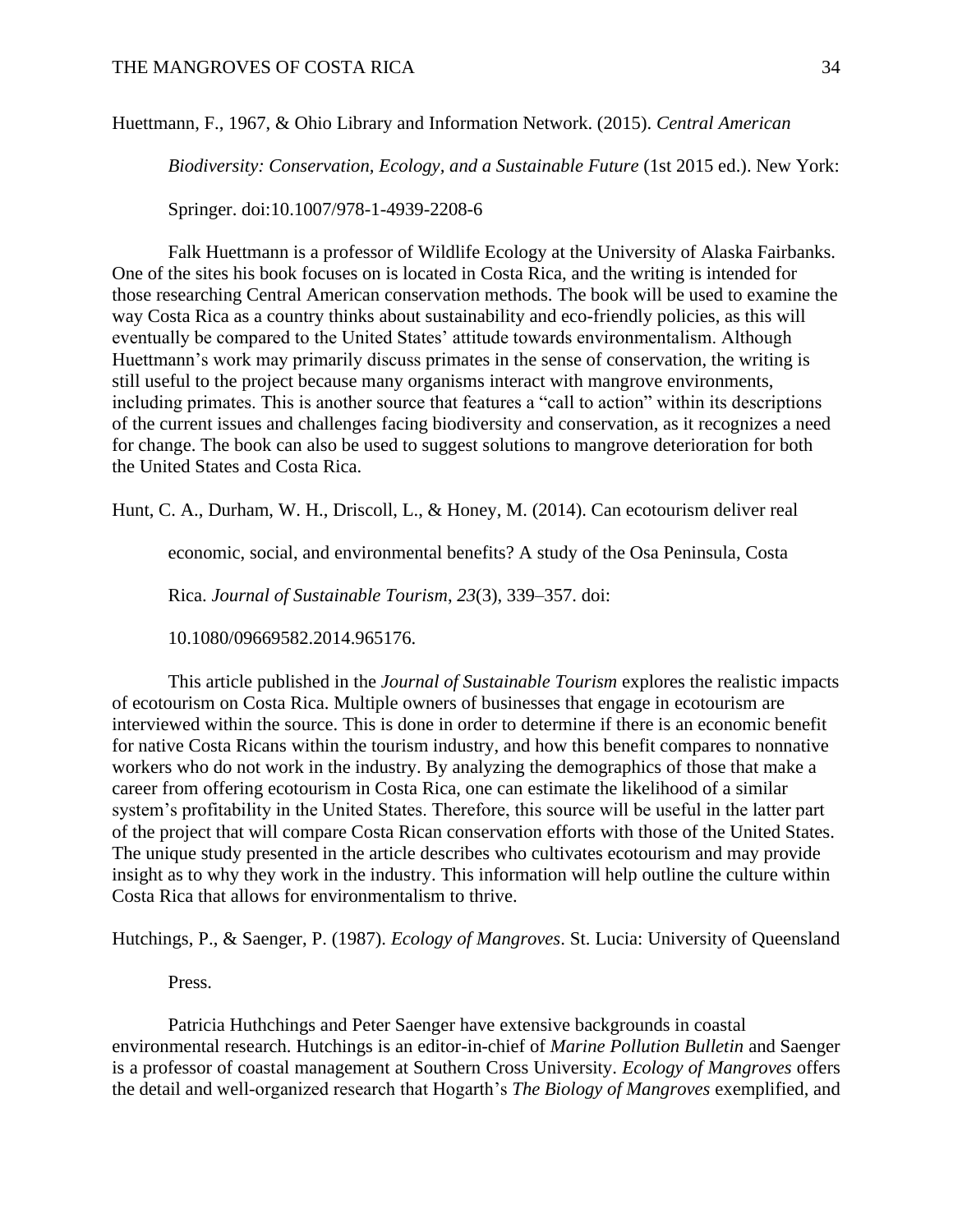although the source is older it contains information also found in more recent works pertaining to mangroves. Intended for those researching mangroves, *Ecology of Mangroves* is full of primary research conducted by Hutchings and Saenger. There were sections devoted entirely to discussing photosynthesis, the interaction among plants, and the aftermath of natural events such as storms on mangrove forests. All of these factors and events will be important when writing about the innerworkings of Costa Rican mangroves. Food chains within the ecosystem are discussed, which are vital when researching about environmental protection, since each level of the food chain is important for the mangrove forest's population to remain stable. Hutchings and Saenger also explain zonation in a mangrove, which is a term to describe the distribution of organisms into several zones in an environment. *Ecology of Mangroves* focuses primarily on coastal environments in Australia, but the information displayed can be applied to other mangrove communities such as Costa Rica's.

Jiménez, A., Monroe, M. C., Zamora, N., & Benayas, J. (2015). Trends in environmental

education for biodiversity conservation in Costa Rica. *Environment, Development and* 

*Sustainability*, *19*(1), 221–238. doi: 10.1007/s10668-015-9734-y

This source outlines the importance of biodiversity and environmental conservation in Costa Rica. The authors published the article in *Environment, Development and Sustainability* and aim to explain "citizen awareness" pertaining to biodiversity in the form of education. Community projects and the engagement of schoolchildren are discussed as methods of information fulfillment. The article can be used to define the attitude surrounding conservation in Costa Rica, as it is caused by a dedication to preserving the environment from a young age. Costa Ricans are taught to respect and preserve their country's natural resources and are shown the value of their landscape throughout their lives. This source will be used in the project when comparing and contrasting mangrove conservation efforts between Costa Rica and the United States. This strategy of early-age immersion in natural conservation differs from the strategies used in the Untied States, making this source useful in explaining the differences between the two country's outlooks and patterns of action.

Jones, G., & Spadafora, A. (2016). Creating ecotourism in Costa Rica. *Varieties of Green* 

*Business*, 194–228. doi: 10.4337/9781788114141.00013

Geoffrey Jones and Andrew Spadafora are affiliated with the University of Chicago and Harvard Business School, respectively. This article published in *Varieties of Green Business*  explains how Costa Rica established itself in the realm of ecotourism. Small business owners are emphasized in this source because their importance to the ecotourism movement in Costa Rica cannot be underestimated in order to understand its significance. As tourism in the country increased, the desire for environmentally-friendly policies and visitor activities prompted the birth of ecotourism in Costa Rica. This source claims that entrepreneurs and small business owners involved in the ecotourism movement are underappreciated and ignored in discussions, and the authors aim to give voice to the unique group of people who make their living off of marketing the beauty and biodiversity of Costa Rica to visitors from other countries. This article helps explain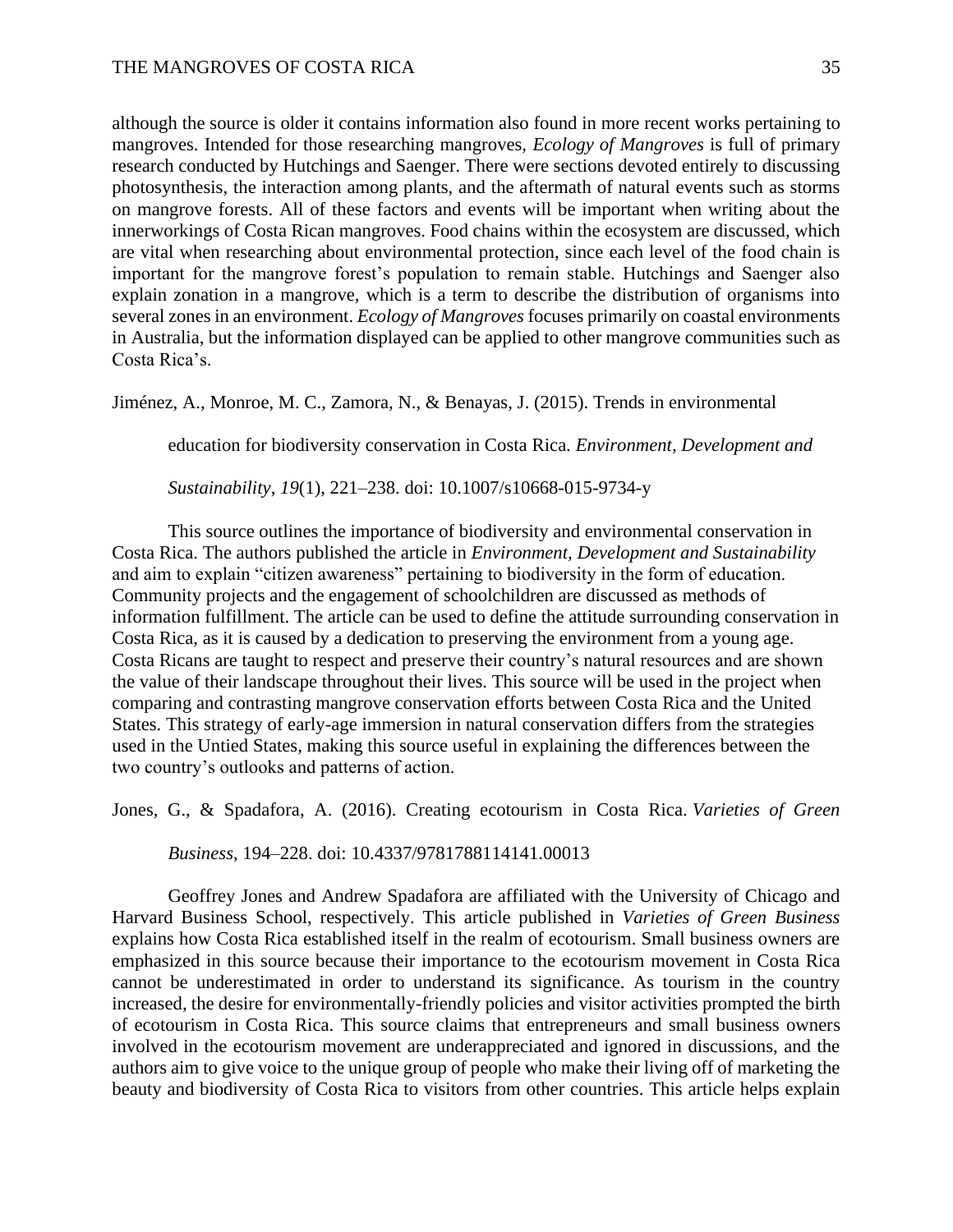the rise of ecotourism in Costa Rica, and will be used when comparing and contrasting mangrove conservation efforts with those of the United States.

# Klyza, C. M. G., & Sousa, D. J. (2013). *American Environmental Policy: Beyond Gridlock*.

Christopher McGrory Klyza and David J. Sousa wrote *American Environmental Policy: Beyond Gridlock* in order to demonstrate the struggles the United States currently faces in enacting laws to protect nature and wildlife. Klyza and Sousa are both professors who teach classes focusing on environmental policy. This source will be used to outline environmental policy in the United States and how it differs from environmental policy in Costa Rica. This argument will be a key part of the section of the project that compares and contrasts mangrove preservation strategies in the United States and Costa Rica. *American Environmental Policy* differs from other sources because it specifically focuses on lawmaking in the United States, and the politics and behaviors behind environmental policy. The book explains past patterns of environmental protection in Congress and how that compares with Congress' current attitude towards environmental protection. By examining this source and using its key points in a legal policy comparison between the two countries, one can determine why the United States utilizes a different level and number of environmental laws to protect endangered habitats such as mangrove forests.

Lugo, A. E. (1997). Old-growth Mangrove Forests in the United States. *Conservation* 

# *Biology, 11*(1), 11-20. doi:10.1046/j.1523-1739.1997.96012.x.

This article was published in *Conservation Biology* and explores the classification of American mangroves. The dynamics of these coastal environments are examined, along with the species that live within mangrove forests. The main idea of the article pertains to aging mangroves, and as such this source is intended for those interested in learning about how mangrove environments are dated. "Old-growth Mangrove Forests in the United States" discusses the vulnerabilities of coastal habitats in American ecosystems. This article will be used to differentiate United States mangroves from those located in Costa Rica. Connecting the classifications of American mangroves to the policies used to protect them from deforestation and pollution, one can determine the unique aspects of mangroves located in the United States. This source will be important when comparing and contrasting mangrove preservation in Costa Rica with the United States, because it explains the dynamics and species present in American mangrove forests.

Makowski, C., Finkl, C. W., 1941, & Ohio Library and Information Network. (2018). *Threats to* 

*Mangrove Forests: Hazards, Vulnerability, and Management*. Cham, Switzerland:

Springer. doi:10.1007/978-3-319-73016-5.

Christopher Makowski is the Editor-in-Chief of the Journal of Coastal Research, while Charles Finkl is the President and Executive Director of the Coastal Education & Research Foundation. These backgrounds in marine environments make the authors excellent choices to write about the risks that endanger mangrove forests and how a country could work to repair or prevent such damages. Makowski and Finkl's writing is intended for those researching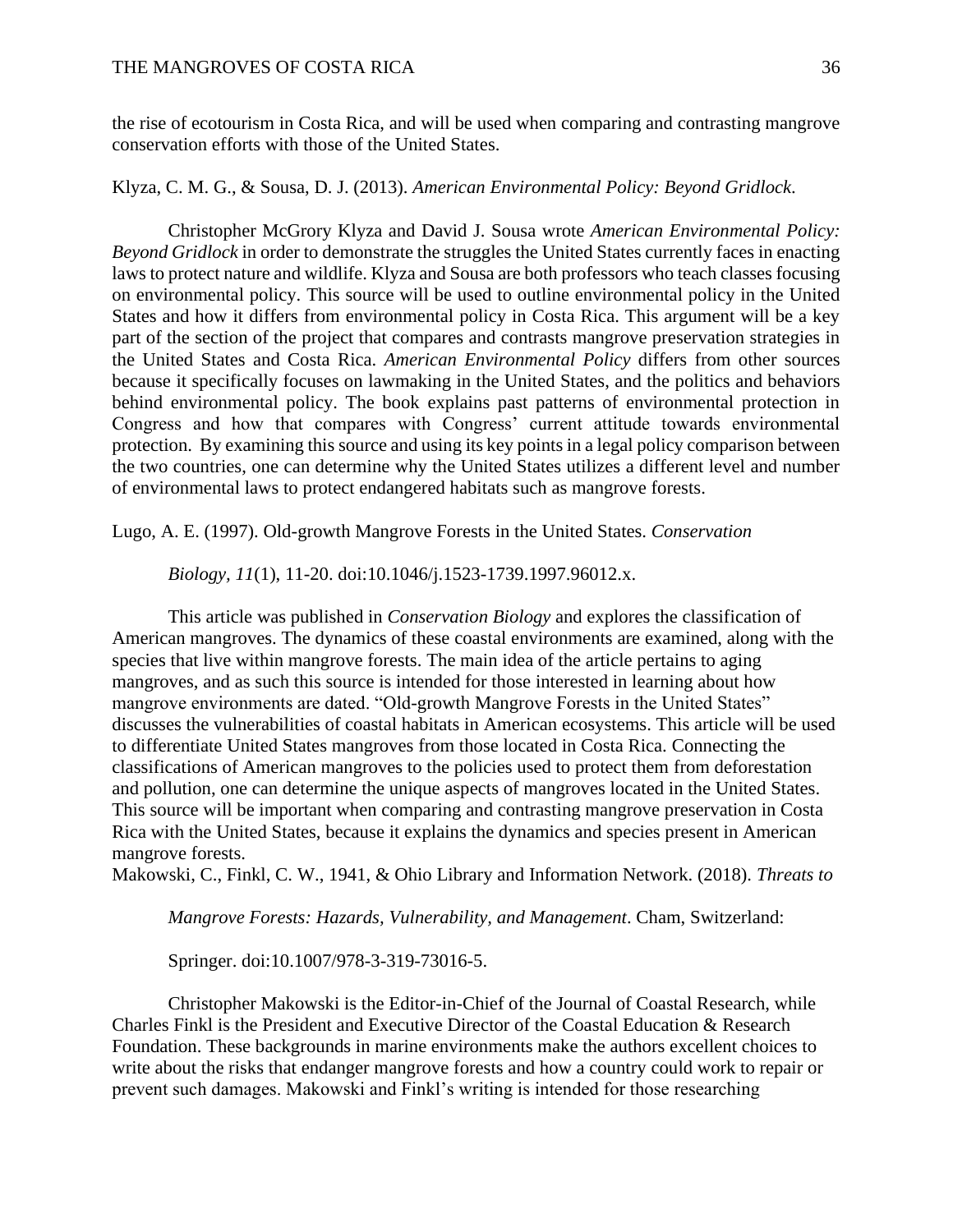conservation of coastal habitats, specifically mangroves. *Mangrove Forests* provides detailed descriptions of human activities that harm mangroves around the world. Natural impacts on mangroves are also discussed, as tropical storms can often harm the vegetation and organisms that live within the environment. This source is unique in that it purely focuses on the issues mangrove forests face, while also providing solutions to numerous problems such as water contamination and pollution that is detrimental to the health of a mangrove. The book will allow the project to better identify specific issues that harm mangroves and methods that perhaps the United States or Costa Rica has utilized in order to preserve their own coastal areas. Makowski and Finkl's book will be used to prescribe conservation methods to mangroves in a problemsolution format.

Pringle, R. M. (2017). Upgrading protected areas to conserve wild

biodiversity. *Nature*, *546*(7656), 91–99. doi: 10.1038/nature22902

Robert Pringle is an professor who focuses on biodiversity and conservation. This article published in *Nature* discusses land that is deemed ecologically important and protected in order to conserve endangered or threatened resources. The existence and expansion of protected areas revolves around the perceived importance of biodiversity, a term often used to describe mangrove forests due to the large variety of organisms the environment supports. This source will provide background information necessary to discuss the significance of mangrove forests due to their biodiversity. Costa Rica's environmental policies aim to maintain this balance of unique organisms in landscapes such as mangroves. This article is unlike other sources used in the project because it discusses all protected areas, not just mangroves. It provides a wide source of knowledge that can be applied to an analysis of mangrove conservation. Pringle's work will be utilized in the first portion of the project that determines the critical need for mangrove protection and the justification for devoting resources to protecting a unique environment.

Rivera-Monroy, V. H., Lee, S. Y., Kirstensen, E., & Twilley, R. R. (2018). *Mangrove Ecosystems:* 

*A Global Biogeographic Perspective*. Springer International Publishing.

This book was written by four professors of various marine biology specializations. Similar to *The Ecology of Mangroves*, their work describes the functions of a mangrove forest and the biological processes that make it a unique an diverse environment. *Mangrove Ecosystems* also names human uses of mangrove forests, while explaining the effects of climate change on the organisms that live within a mangrove. This source will be used for the first section of the project, which will name the purposes and importance of a mangrove forest along with the threats that endanger their existence on global coastlines. The audience of this book is anyone that would wish to inform themselves of the biological aspect of a mangrove environment. Additionally, the book features a chapter on the consequences of mangrove loss, which will be an interesting topic to include in the project's first and final sections. In order to understand why mangrove forests are important, one must consider what would happen if they no longer existed. This source allows one to research the biological significance of this coastal habitat with various visuals and statistics surrounding mangroves.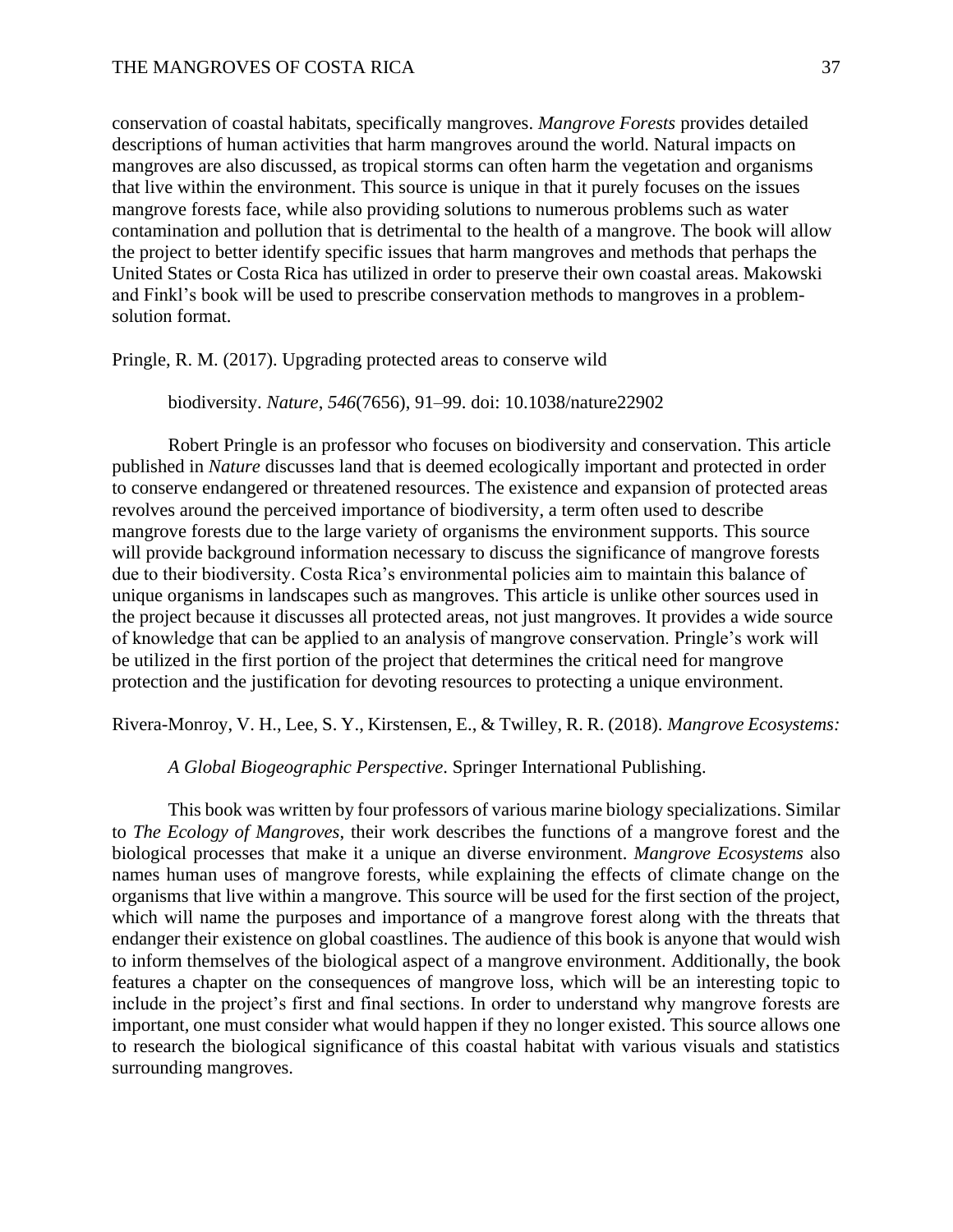# Samper‐Villarreal, J., Cortés, J., & Polunin, N. V. C. (2018, June 4). Isotopic evidence of subtle

nutrient enrichment in mangrove habitats of Golfo Dulce, Costa Rica. Retrieved

November 15, 2019, from [https://onlinelibrary.wiley.com/doi/abs/10.1002/hyp.13133.](https://onlinelibrary.wiley.com/doi/abs/10.1002/hyp.13133)

This study focuses on the effects of nutrient-rich substances being dumped by humans into a mangrove forest in Costa Rica. Samper-Villarreal, Cortés, and Polunin performed this research funded by the School of Marine Science Technology, which was published in May 2018. Since the water surrounding the gulf is not treated when entering, raw sewage is dumped into the water. The study aims to measure the result of this dumping on the health of the mangroves surrounding the water. The audience of this study includes those who are curious about the aftermath of human activity on a mangrove. This subject correlates to mangrove conservation because the analysis can be used to explain how Costa Rican and United States organization and corporations can prevent mangrove deterioration. Although the study did not find "nutrient loading" that could damage the coastal environment present in the tested water, there is a limit of the amount of additional nutrients the plants in the ecosystem can filter. Once this limit is reached, the mangroves will begin to suffer, and recognizing the actions needed to prevent this damage is vital to preventing global mangrove disappearances.

Sanchez, Ricardo Valverde. "Conservation Strategies, Protected Areas, and Ecotourism in Costa

Rica." *Journal of Park and Recreation Administration*, vol. 36, no. 3, 2018, pp. 115–128.,

doi:10.18666/jpra-2018-v36-i3-8355.

This source, constructed by a Costa Rican biologist, describes the rise in ecotourism in Costa Rica. Sanchez explains that the unique species present in Costa Rica's landscapes allow for ample opportunity for its citizens to capitalize on environments such as mangroves. These areas can raise profit through touring and exploration, as many visitors to the country have never seen mangrove forests or rainforests in person. Ecotourism generates billions of dollars for the Costa Rican economy because its tropical scenery has caused worldwide attention. This source will be used to define ecotourism and its critical part in Costa Rica's financial wellbeing. Sanchez's work differs from other sources provided because of its specific focus on ecotourism within Costa Rica, and the research that pertains to areas within the country that are discussed in other portions of the project. There are three case studies provided in the source that relate to the rise of ecotourism in the country and its impact on protected areas such as national parks and wetlands. This article will provide background information pertaining to the importance of ecotourism in Costa Rica, and may help explain why it is more prevalent in this country than the United States.

Solis, L. (2018, May 22). Restoring Mangroves & Managing the Mangrove Fern. Retrieved

November 14, 2019, from [https://osaconservation.org/2018/05/restoring-mangroves-](https://osaconservation.org/2018/05/restoring-mangroves-managing-the-mangrove-fern/)

[managing-the-mangrove-fern/.](https://osaconservation.org/2018/05/restoring-mangroves-managing-the-mangrove-fern/)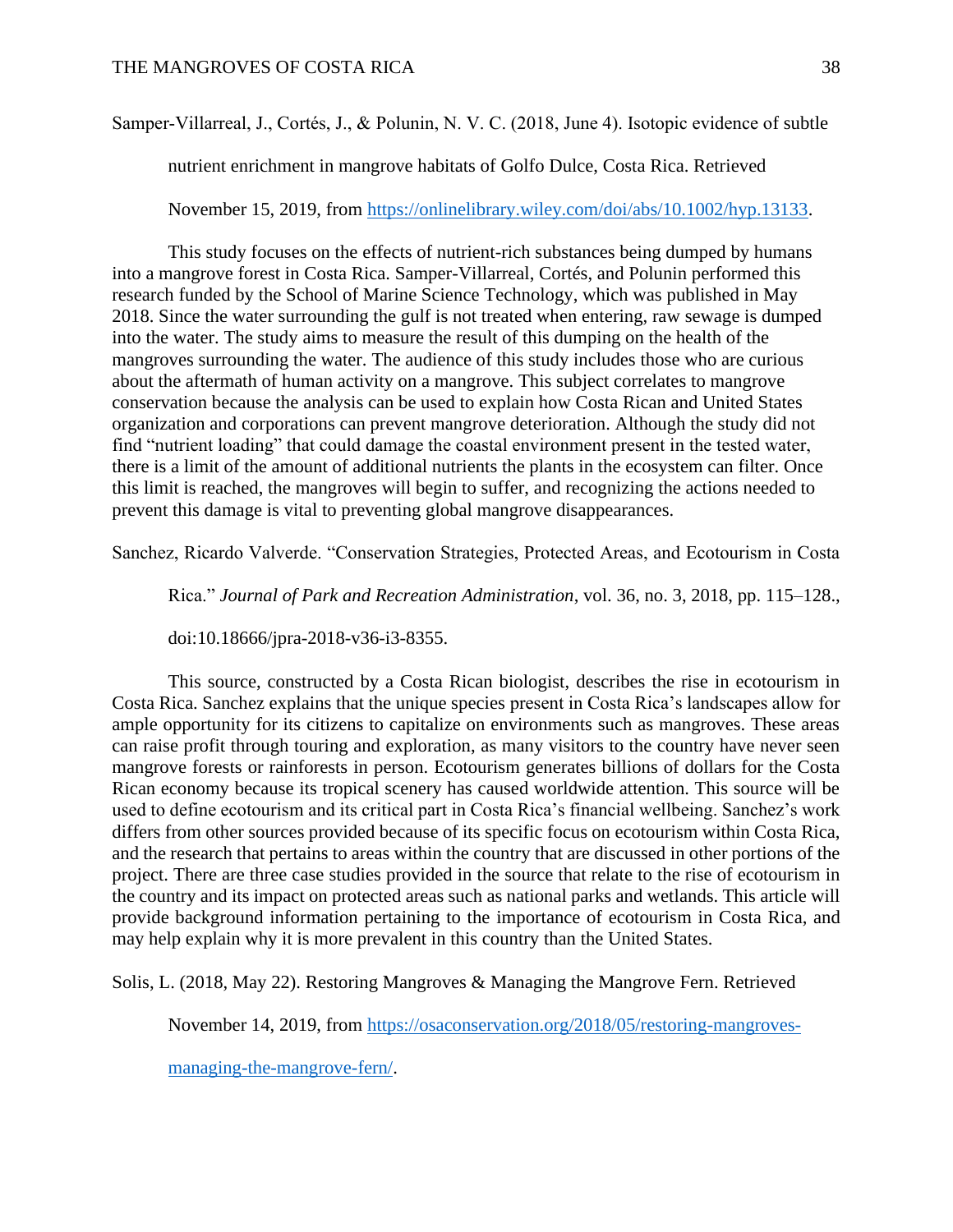Osa Conservation is a nonprofit organization and focuses on environmental protection of the Osa Peninsula, located in Costa Rica. This short article identifies Térraba Sierpe National Wetland as the largest mangrove in the country and describes the problems the environment has faced due to deforestation, despite its protection from the Costa Rican government. Although brief, methods utilized to combat the destruction of the habitat are discussed in the form of restoration of the habitat. This article is useful to explain conservation methods Costa Rica uses to protect and maintain mangrove forests and the organizations behind such strategies. The problem pertaining to illegal use of the mangrove trees will be an important subject to determine the effectiveness of Costa Rican environmentalist efforts. Although Térraba Sierpe may be protected by law, this clearly does not stop all extraction practices, and therefore the actual success of the mangrove conservation efforts may be undermined. This issue can be applied to the United States' mangrove forests, as it is to be assumed that neither country can constantly monitor its mangroves and prevent all illegal activity from harming them.

Vivanco, L. A. (2007). *Green Encounters: Shaping and Contesting Environmentalism in Rural* 

*Costa Rica*. New York, NY: Berghahn Books.

A cultural anthropologist that specializes in Latin American topics such as tourism, Luis A. Vivanco culminated years of experience researching and publishing work pertaining to environmental protection in countries such as Costa Rica. With a PhD from Princeton University, Vivanco's work is well-written and gives an interesting account of "The Green Republic," a nickname given to Costa Rica for its history and devotion to conservation. The audience for this book would consist primarily of those learning about the culture and history of Costa Rica itself, but Vivanco's narration will be very useful in defining the Costa Rican attitude behind preserving mangrove forests on their coastlines. After explaining the biology and biochemistry aspects of mangroves, the second topic of the project focuses on mangrove conservation and the methods utilized by Costa Rica to ensure both economic and environmental growth. *Green Encounters*  explains why the country prioritizes protection of its coastal habitats. By examining a culture that seems to respect nature in ways the United States is often accused of avoiding or ignoring entirely, one can analyze the differences between environmentalism tactics in the United States versus strategies Costa Rica utilizes. This dissection of the motives behind each country's environmentally conscious actions is necessary to develop their attitudes relating to mangrove forests.

Wapner, P. K. (2013). *Living Through the End of Nature: The Future of American* 

*Environmentalism*. Cambridge, MA: MIT Press.

Paul Wapner is a professor of Global Environmental Politics at American University. Although he has been awarded for his writing pertaining to international environmentalism, the focus of this book lies in the conflict between technological expansion and protection of nature that the United States faces. Using the term "postnature age" to describe the country's current state, Wapner discusses the emergence of environmentalism in the U.S. and the politics behind its promotion. This work will be useful when forecasting the future of American mangroves because of its chapter predicting the future of environmentalism in the United States. This book differed